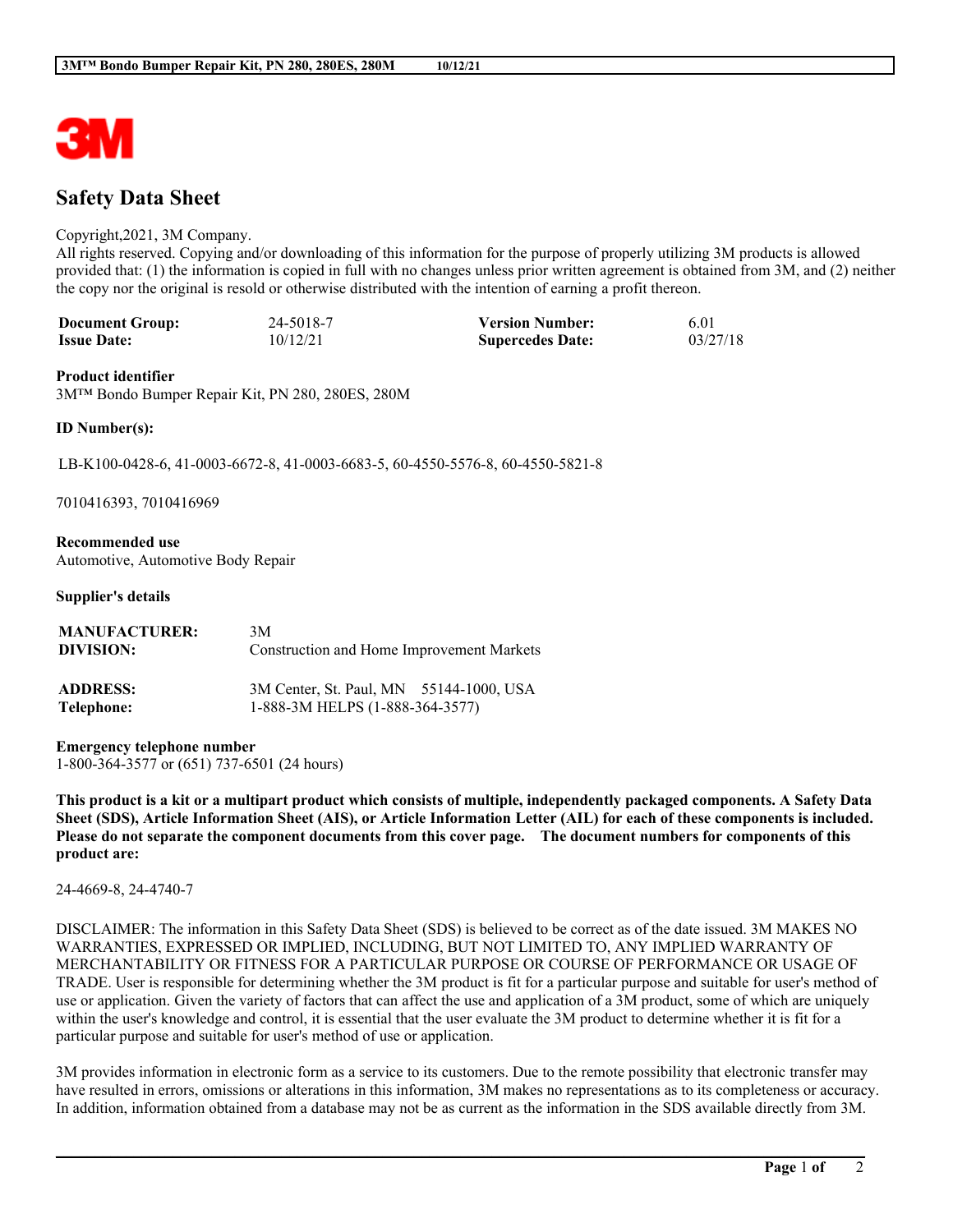**3M USA SDSs are available at www.3M.com**

**\_\_\_\_\_\_\_\_\_\_\_\_\_\_\_\_\_\_\_\_\_\_\_\_\_\_\_\_\_\_\_\_\_\_\_\_\_\_\_\_\_\_\_\_\_\_\_\_\_\_\_\_\_\_\_\_\_\_\_\_\_\_\_\_\_\_\_\_\_\_\_\_\_\_\_\_\_\_\_\_\_\_\_\_\_\_\_\_\_\_\_\_\_\_\_\_\_\_\_\_\_\_\_\_**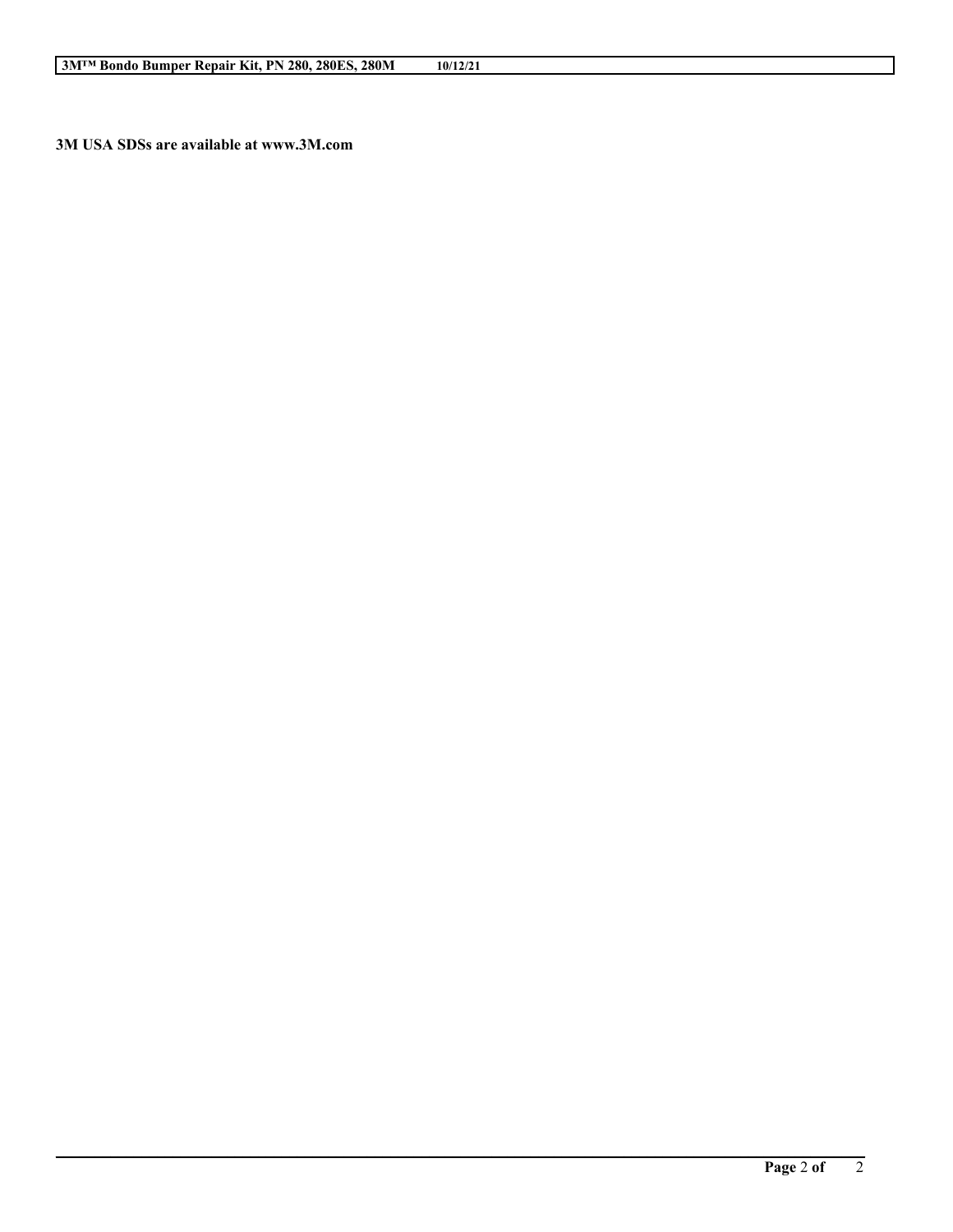

# **Safety Data Sheet**

#### Copyright,2018,3M Company.

All rights reserved. Copying and/or downloading of this information for the purpose of properly utilizing 3M products is allowed provided that: (1) the information is copied in full with no changes unless prior written agreement is obtained from 3M, and (2) neither the copy nor the original is resold or otherwise distributed with the intention of earning a profit thereon.

| <b>Document Group:</b> | 24-4669-8 | <b>Version Number:</b>  | 4.03     |
|------------------------|-----------|-------------------------|----------|
| <b>Issue Date:</b>     | 05/25/18  | <b>Supercedes Date:</b> | 04/03/18 |

## **SECTION 1: Identification**

### **1.1. Product identifier**

3M™ Bondo Bumper Repair Kit Part A, 280

#### **Product Identification Numbers** 41-3701-1517-6

#### **1.2. Recommended use and restrictions on use**

## **Recommended use**

Automotive, Automotive Body Repair

| 1.3. Supplier's details |                                         |  |
|-------------------------|-----------------------------------------|--|
| <b>MANUFACTURER:</b>    | 3M                                      |  |
| DIVISION:               | Automotive Aftermarket                  |  |
| <b>ADDRESS:</b>         | 3M Center, St. Paul, MN 55144-1000, USA |  |
| Telephone:              | 1-888-3M HELPS (1-888-364-3577)         |  |

**1.4. Emergency telephone number** 1-800-364-3577 or (651) 737-6501 (24 hours)

## **SECTION 2: Hazard identification**

The label elements below were prepared in accordance with OSHA Hazard Communication Standard, 29 CFR 1910.1200. This information may be different from the actual product label information for labels regulated by other agencies.

 $\mathcal{L}_\mathcal{L} = \mathcal{L}_\mathcal{L} = \mathcal{L}_\mathcal{L} = \mathcal{L}_\mathcal{L} = \mathcal{L}_\mathcal{L} = \mathcal{L}_\mathcal{L} = \mathcal{L}_\mathcal{L} = \mathcal{L}_\mathcal{L} = \mathcal{L}_\mathcal{L} = \mathcal{L}_\mathcal{L} = \mathcal{L}_\mathcal{L} = \mathcal{L}_\mathcal{L} = \mathcal{L}_\mathcal{L} = \mathcal{L}_\mathcal{L} = \mathcal{L}_\mathcal{L} = \mathcal{L}_\mathcal{L} = \mathcal{L}_\mathcal{L}$ 

## **2.1. Hazard classification**

Skin Corrosion/Irritation: Category 2. Skin Sensitizer: Category 1. Reproductive Toxicity: Category 2. Carcinogenicity: Category 2. Specific Target Organ Toxicity (repeated exposure): Category 1.

**2.2. Label elements Signal word** Danger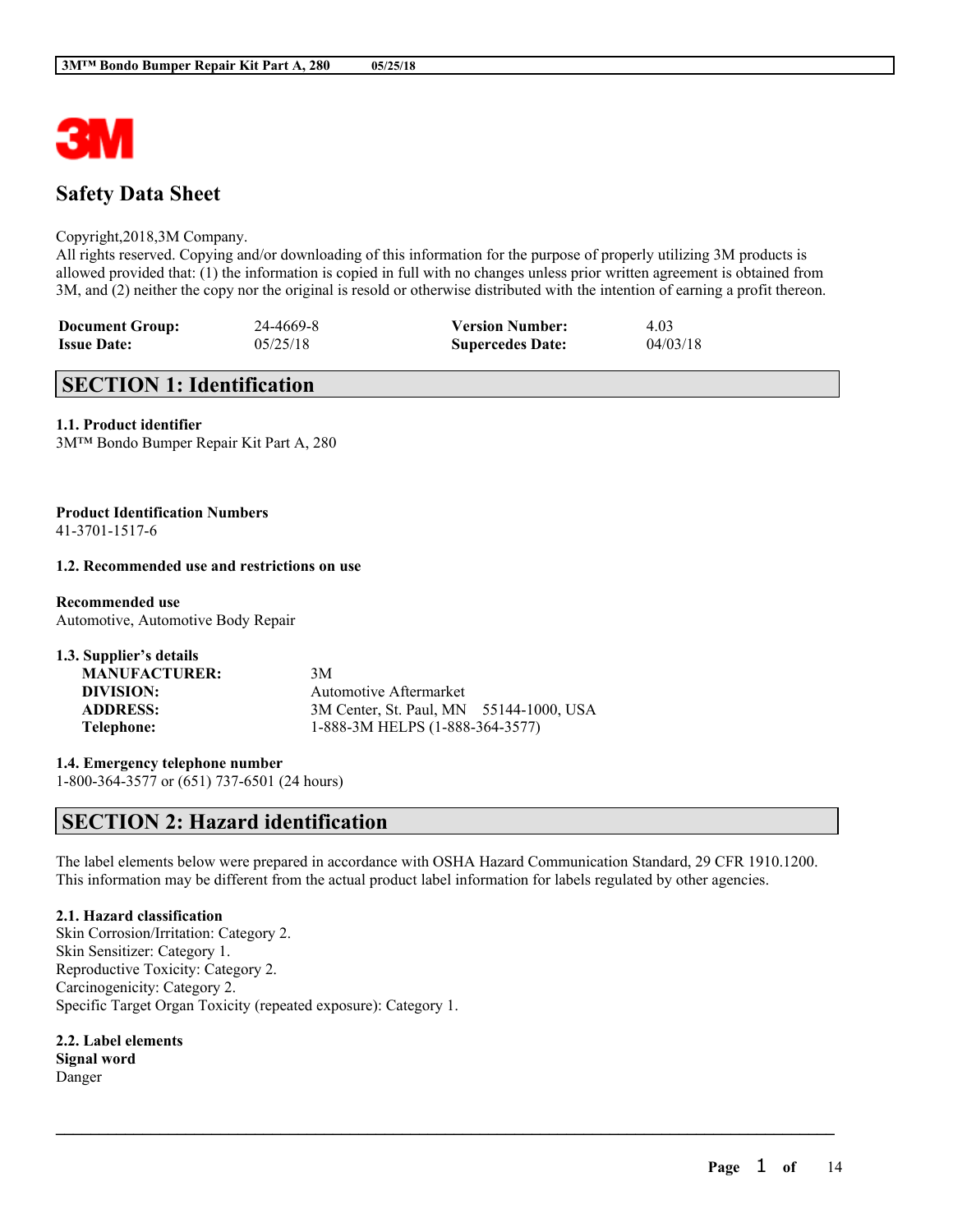### **Symbols**

Exclamation mark | Health Hazard |

**Pictograms**



## **Hazard Statements**

Causes skin irritation. May cause an allergic skin reaction. Suspected of damaging fertility or the unborn child. Suspected of causing cancer.

Causes damage to organs through prolonged or repeated exposure: respiratory system |

### **Precautionary Statements**

**General:**

Keep out of reach of children.

### **Prevention:**

Obtain special instructions before use. Do not handle until all safety precautions have been read and understood. Do not breathe dust/fume/gas/mist/vapors/spray. Wear protective gloves. Do not eat, drink or smoke when using this product. Wash thoroughly after handling. Contaminated work clothing must not be allowed out of the workplace.

#### **Response:**

IF ON SKIN: Wash with plenty of soap and water. If skin irritation or rash occurs: Get medical advice/attention. Take off contaminated clothing and wash it before reuse. IF exposed or concerned: Get medical advice/attention.

#### **Storage:**

Store locked up.

#### **Disposal:**

Dispose of contents/container in accordance with applicable local/regional/national/international regulations.

#### **2.3. Hazards not otherwise classified**

May cause chemical gastrointestinal burns.

2% of the mixture consists of ingredients of unknown acute oral toxicity. 2% of the mixture consists of ingredients of unknown acute dermal toxicity.

# **SECTION 3: Composition/information on ingredients**

| Ingredient                                           | <b>IC.A.S. No.</b> | $\frac{1}{2}$ by Wt |
|------------------------------------------------------|--------------------|---------------------|
| [4,4'-Isopropylidenediphenol-Epichlorohydrin Polymer | 125068-38-6        | 60 Trade Secret *   |
| Talc                                                 | 14807-96-6         | 30 Trade Secret *   |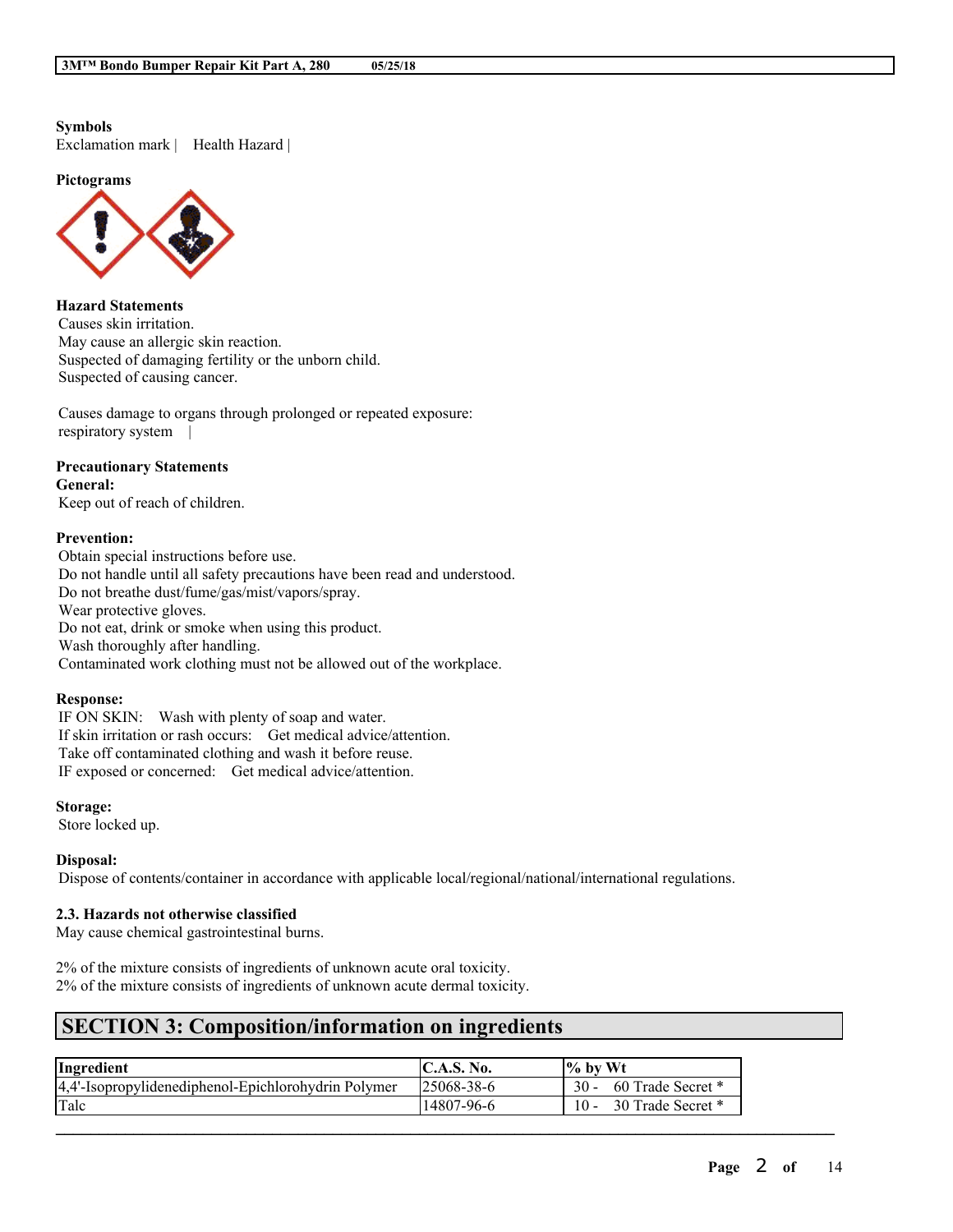| Magnesium Carbonate                                 | 546-93-0       | 7 - 13 Trade Secret *       |
|-----------------------------------------------------|----------------|-----------------------------|
| Phenol, 4-Nonyl-, Branched                          | 84852-15-3     | 5 - 10 Trade Secret *       |
| 1,2,3-Propanetriyl Ester of 12-(Oxiranylmethoxy)-9- | 74398-71-3     | 1 - 5 Trade Secret *        |
| Octadecenoic Acid                                   |                |                             |
| Nepheline Syenite                                   | 37244-96-5     | 1 - 5 Trade Secret *        |
| Synthetic Amorphous Silica, Fumed, Crystalline Free | 112945-52-5    | 1 - 5 Trade Secret *        |
| Synthetic Crystalline-Free Silica Gel               | 112926-00-8    | 1 - 5 Trade Secret *        |
| P-Tert-Butylphenyl Glycidyl Ether                   | 3101-60-8      | $0.1 - 3$ Trade Secret *    |
| Chlorite (Mineral)                                  | 1318-59-8      | 0 - 1.5 Trade Secret *      |
| Carbon Black                                        | 1333-86-4      | $< 0.5$ Trade Secret $*$    |
| Ethylbenzene                                        | $100 - 41 - 4$ | $\leq 0.5$ Trade Secret $*$ |

\*The specific chemical identity and/or exact percentage (concentration) of this composition has been withheld as a trade secret.

## **SECTION 4: First aid measures**

## **4.1. Description of first aid measures**

#### **Inhalation:**

Remove person to fresh air. If you feel unwell, get medical attention.

#### **Skin Contact:**

Immediately wash with soap and water. Remove contaminated clothing and wash before reuse. If signs/symptoms develop, get medical attention.

#### **Eye Contact:**

Flush with large amounts of water. Remove contact lenses if easy to do. Continue rinsing. If signs/symptoms persist, get medical attention.

#### **If Swallowed:**

Rinse mouth. Do not induce vomiting. Get immediate medical attention.

## **4.2. Most important symptoms and effects, both acute and delayed**

See Section 11.1. Information on toxicological effects.

## **4.3. Indication of any immediate medical attention and special treatment required**

Not applicable

## **SECTION 5: Fire-fighting measures**

#### **5.1. Suitable extinguishing media**

In case of fire: Use a fire fighting agent suitable for ordinary combustible material such as water or foam to extinguish.

## **5.2. Special hazards arising from the substance or mixture**

None inherent in this product.

## **5.3. Special protective actions for fire-fighters**

Wear full protective clothing, including helmet, self-contained, positive pressure or pressure demand breathing apparatus, bunker coat and pants, bands around arms, waist and legs, face mask, and protective covering for exposed areas of the head.

 $\mathcal{L}_\mathcal{L} = \mathcal{L}_\mathcal{L} = \mathcal{L}_\mathcal{L} = \mathcal{L}_\mathcal{L} = \mathcal{L}_\mathcal{L} = \mathcal{L}_\mathcal{L} = \mathcal{L}_\mathcal{L} = \mathcal{L}_\mathcal{L} = \mathcal{L}_\mathcal{L} = \mathcal{L}_\mathcal{L} = \mathcal{L}_\mathcal{L} = \mathcal{L}_\mathcal{L} = \mathcal{L}_\mathcal{L} = \mathcal{L}_\mathcal{L} = \mathcal{L}_\mathcal{L} = \mathcal{L}_\mathcal{L} = \mathcal{L}_\mathcal{L}$ 

## **SECTION 6: Accidental release measures**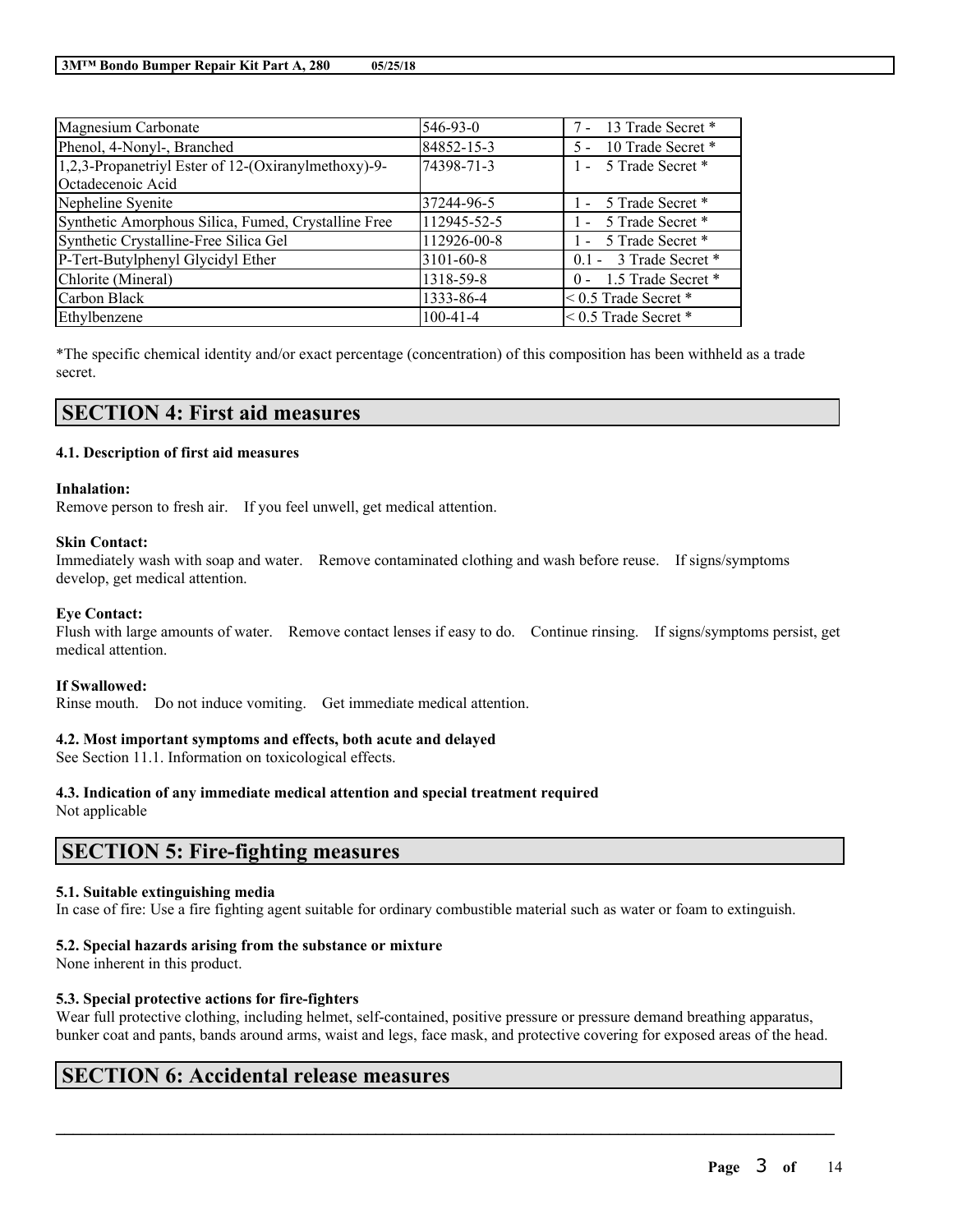## **6.1. Personal precautions, protective equipment and emergency procedures**

Evacuate area. Ventilate the area with fresh air. For large spill, or spills in confined spaces, provide mechanical ventilation to disperse or exhaust vapors, in accordance with good industrial hygiene practice. Refer to other sections of this SDS for information regarding physical and health hazards, respiratory protection, ventilation, and personal protective equipment.

### **6.2. Environmental precautions**

Avoid release to the environment.

## **6.3. Methods and material for containment and cleaning up**

Contain spill. Working from around the edges of the spill inward, cover with bentonite, vermiculite, or commercially available inorganic absorbent material. Mix in sufficient absorbent until it appears dry. Remember, adding an absorbent material does not remove a physical, health, or environmental hazard. Collect as much of the spilled material as possible. Place in a closed container approved for transportation by appropriate authorities. Seal the container. Dispose of collected material as soon as possible in accordance with applicable local/regional/national/international regulations.

## **SECTION 7: Handling and storage**

## **7.1. Precautions for safe handling**

Keep out of reach of children. Do not handle until all safety precautions have been read and understood. Do not breathe dust/fume/gas/mist/vapors/spray. Do not get in eyes, on skin, or on clothing. Do not eat, drink or smoke when using this product. Wash thoroughly after handling. Contaminated work clothing should not be allowed out of the workplace. Avoid release to the environment. Wash contaminated clothing before reuse. Avoid contact with oxidizing agents (eg. chlorine, chromic acid etc.) Use personal protective equipment (gloves, respirators, etc.) as required.

## **7.2. Conditions for safe storage including any incompatibilities**

Store away from acids. Store away from oxidizing agents.

## **SECTION 8: Exposure controls/personal protection**

## **8.1. Control parameters**

## **Occupational exposure limits**

If a component is disclosed in section 3 but does not appear in the table below, an occupational exposure limit is not available for the component.

| Ingredient              | <b>C.A.S. No.</b> | Agency       | Limit type                                                                                                                                                                                       | <b>Additional Comments</b>      |
|-------------------------|-------------------|--------------|--------------------------------------------------------------------------------------------------------------------------------------------------------------------------------------------------|---------------------------------|
| Ethylbenzene            | $100 - 41 - 4$    | <b>ACGIH</b> | TWA:20 ppm                                                                                                                                                                                       | A3: Confirmed animal<br>carcin. |
| Ethylbenzene            | $100-41-4$        | <b>OSHA</b>  | TWA:435 mg/m3(100 ppm)                                                                                                                                                                           |                                 |
| SILICA, AMORPHOUS       | 112926-00-<br>8   | <b>OSHA</b>  | TWA concentration:0.8<br>mg/m3;TWA:20 millions of<br>particles/cu. ft.                                                                                                                           |                                 |
| SILICA, AMORPHOUS       | 112945-52-<br>5   | <b>OSHA</b>  | TWA concentration:0.8<br>$mg/m3$ ; TWA: 20 millions of<br>particles/cu. ft.                                                                                                                      |                                 |
| Carbon Black            | 1333-86-4         | <b>ACGIH</b> | TWA(inhalable fraction):3<br>mg/m3                                                                                                                                                               | A3: Confirmed animal<br>carcin. |
| Carbon Black            | 1333-86-4         | <b>OSHA</b>  | TWA:3.5 $mg/m3$                                                                                                                                                                                  |                                 |
| DUST, INERT OR NUISANCE | 14807-96-6        | <b>OSHA</b>  | TWA(as total dust): $15$<br>mg/m3;TWA(as total dust):50<br>millions of particles/cu. ft.(15<br>mg/m3);TWA(respirable<br>fraction):15 millions of<br>particles/cu. ft.(5<br>mg/m3);TWA(respirable |                                 |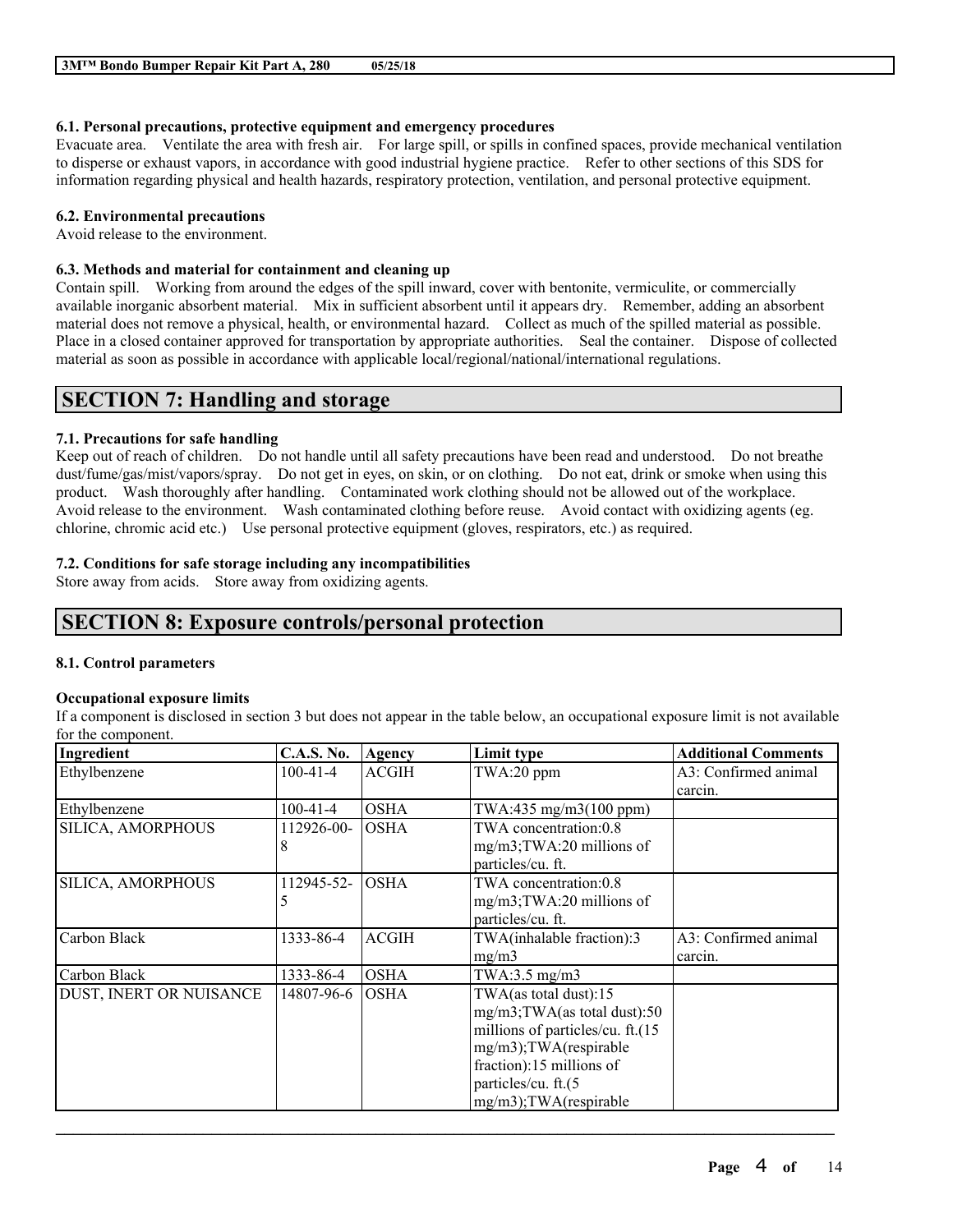|                     |                  |             | fraction: $5 \text{ mg/m}$    |                         |
|---------------------|------------------|-------------|-------------------------------|-------------------------|
| Talc                | 14807-96-6 ACGIH |             | TWA(respirable fraction):2    | A4: Not class. as human |
|                     |                  |             | mg/m3                         | carcin                  |
| Talc                | 14807-96-6 OSHA  |             | TWA:2 $mg/m3$                 |                         |
| Magnesium Carbonate | 546-93-0         | <b>OSHA</b> | TWA(as total dust):15         |                         |
|                     |                  |             | $mg/m3$ ; TWA(respirable      |                         |
|                     |                  |             | fraction): $5 \text{ mg/m}$ 3 |                         |

ACGIH : American Conference of Governmental Industrial Hygienists

AIHA : American Industrial Hygiene Association

CMRG : Chemical Manufacturer's Recommended Guidelines

OSHA : United States Department of Labor - Occupational Safety and Health Administration

TWA: Time-Weighted-Average

STEL: Short Term Exposure Limit

CEIL: Ceiling

#### **8.2. Exposure controls**

#### **8.2.1. Engineering controls**

Use general dilution ventilation and/or local exhaust ventilation to control airborne exposures to below relevant Exposure Limits and/or control dust/fume/gas/mist/vapors/spray. If ventilation is not adequate, use respiratory protection equipment.

### **8.2.2. Personal protective equipment (PPE)**

#### **Eye/face protection**

Select and use eye/face protection to prevent contact based on the results of an exposure assessment. The following eye/face protection(s) are recommended: Indirect Vented Goggles

#### **Skin/hand protection**

Select and use gloves and/or protective clothing approved to relevant local standards to prevent skin contact based on the results of an exposure assessment. Selection should be based on use factors such as exposure levels, concentration of the substance or mixture, frequency and duration, physical challenges such as temperature extremes, and other use conditions. Consult with your glove and/or protective clothing manufacturer for selection of appropriate compatible gloves/protective clothing. Note: Nitrile gloves may be worn over polymer laminate gloves to improve dexterity. Gloves made from the following material(s) are recommended: Polymer laminate

If this product is used in a manner that presents a higher potential for exposure (eg. spraying, high splash potential etc.), then use of protective coveralls may be necessary. Select and use body protection to prevent contact based on the results of an exposure assessment. The following protective clothing material(s) are recommended: Boot covers - Disposable Apron - polymer laminate

## **Respiratory protection**

An exposure assessment may be needed to decide if a respirator is required. If a respirator is needed, use respirators as part of a full respiratory protection program. Based on the results of the exposure assessment, select from the following respirator type(s) to reduce inhalation exposure:

 $\mathcal{L}_\mathcal{L} = \mathcal{L}_\mathcal{L} = \mathcal{L}_\mathcal{L} = \mathcal{L}_\mathcal{L} = \mathcal{L}_\mathcal{L} = \mathcal{L}_\mathcal{L} = \mathcal{L}_\mathcal{L} = \mathcal{L}_\mathcal{L} = \mathcal{L}_\mathcal{L} = \mathcal{L}_\mathcal{L} = \mathcal{L}_\mathcal{L} = \mathcal{L}_\mathcal{L} = \mathcal{L}_\mathcal{L} = \mathcal{L}_\mathcal{L} = \mathcal{L}_\mathcal{L} = \mathcal{L}_\mathcal{L} = \mathcal{L}_\mathcal{L}$ 

Half facepiece or full facepiece air-purifying respirator suitable for organic vapors and particulates

For questions about suitability for a specific application, consult with your respirator manufacturer.

# **SECTION 9: Physical and chemical properties**

**9.1. Information on basic physical and chemical properties**

**General Physical Form:** Liquid

**Odor, Color, Grade:** Black color. Mild amine odor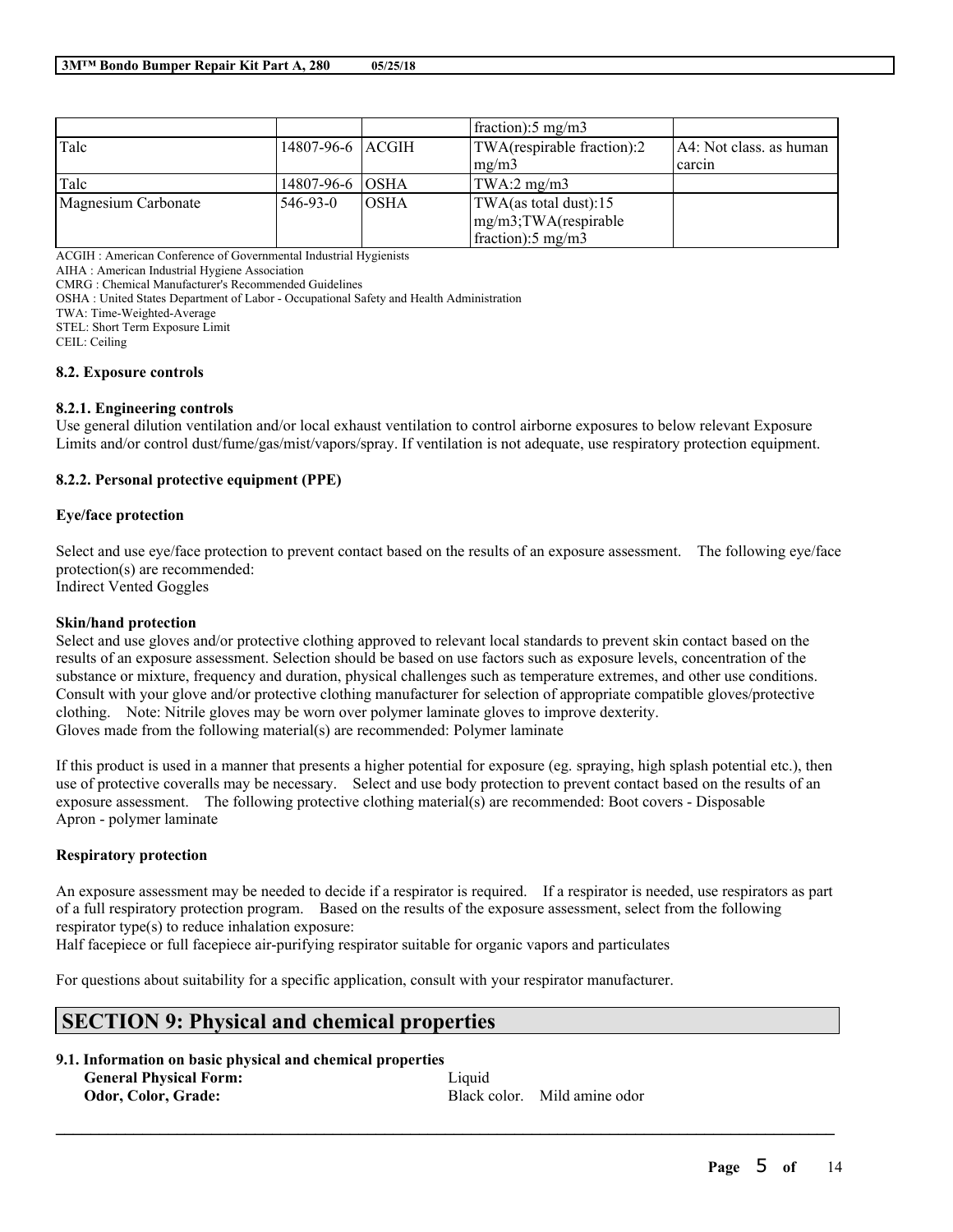| <b>Odor threshold</b>                     | No Data Available                                               |
|-------------------------------------------|-----------------------------------------------------------------|
| pН                                        | No Data Available                                               |
| <b>Melting point</b>                      | No Data Available                                               |
| <b>Boiling Point</b>                      | 149.00 °C                                                       |
| <b>Flash Point</b>                        | >=101 °C [Test Method: Closed Cup]                              |
| <b>Evaporation rate</b>                   | No Data Available                                               |
| <b>Flammability (solid, gas)</b>          | Not Applicable                                                  |
| <b>Flammable Limits(LEL)</b>              | No Data Available                                               |
| <b>Flammable Limits(UEL)</b>              | No Data Available                                               |
| <b>Vapor Pressure</b>                     | No Data Available                                               |
| <b>Vapor Density</b>                      | No Data Available                                               |
| <b>Density</b>                            | $1.392$ g/ml                                                    |
| <b>Specific Gravity</b>                   | 1.392 [Ref Std: WATER=1]                                        |
| <b>Solubility In Water</b>                | No Data Available                                               |
| Solubility- non-water                     | No Data Available                                               |
| Partition coefficient: n-octanol/water    | No Data Available                                               |
| <b>Autoignition temperature</b>           | No Data Available                                               |
| <b>Decomposition temperature</b>          | No Data Available                                               |
| <b>Viscosity</b>                          | 260,000 - 340,000 centipoise                                    |
| <b>Hazardous Air Pollutants</b>           | 0.00629 lb HAPS/lb solids [Test Method:Calculated]              |
| <b>Volatile Organic Compounds</b>         | 17 g/l [Test Method: calculated SCAQMD rule 443.1]              |
| <b>Volatile Organic Compounds</b>         | 1.3 % weight [ <i>Test Method:calculated per CARB title 2</i> ] |
| <b>Percent volatile</b>                   | $0.764\%$ weight                                                |
| <b>VOC Less H2O &amp; Exempt Solvents</b> | 17 g/l [Test Method: calculated SCAQMD rule 443.1]              |
|                                           |                                                                 |

# **SECTION 10: Stability and reactivity**

#### **10.1. Reactivity**

This material may be reactive with certain agents under certain conditions - see the remaining headings in this section.

### **10.2. Chemical stability**

Stable.

## **10.3. Possibility of hazardous reactions**

Hazardous polymerization will not occur.

## **10.4. Conditions to avoid**

Not determined

#### **10.5. Incompatible materials**

Strong acids Strong oxidizing agents Alkali and alkaline earth metals

## **10.6. Hazardous decomposition products**

**Substance Condition** Carbon monoxide Not Specified

Carbon dioxide Not Specified

# **SECTION 11: Toxicological information**

The information below may not be consistent with the material classification in Section 2 if specific ingredient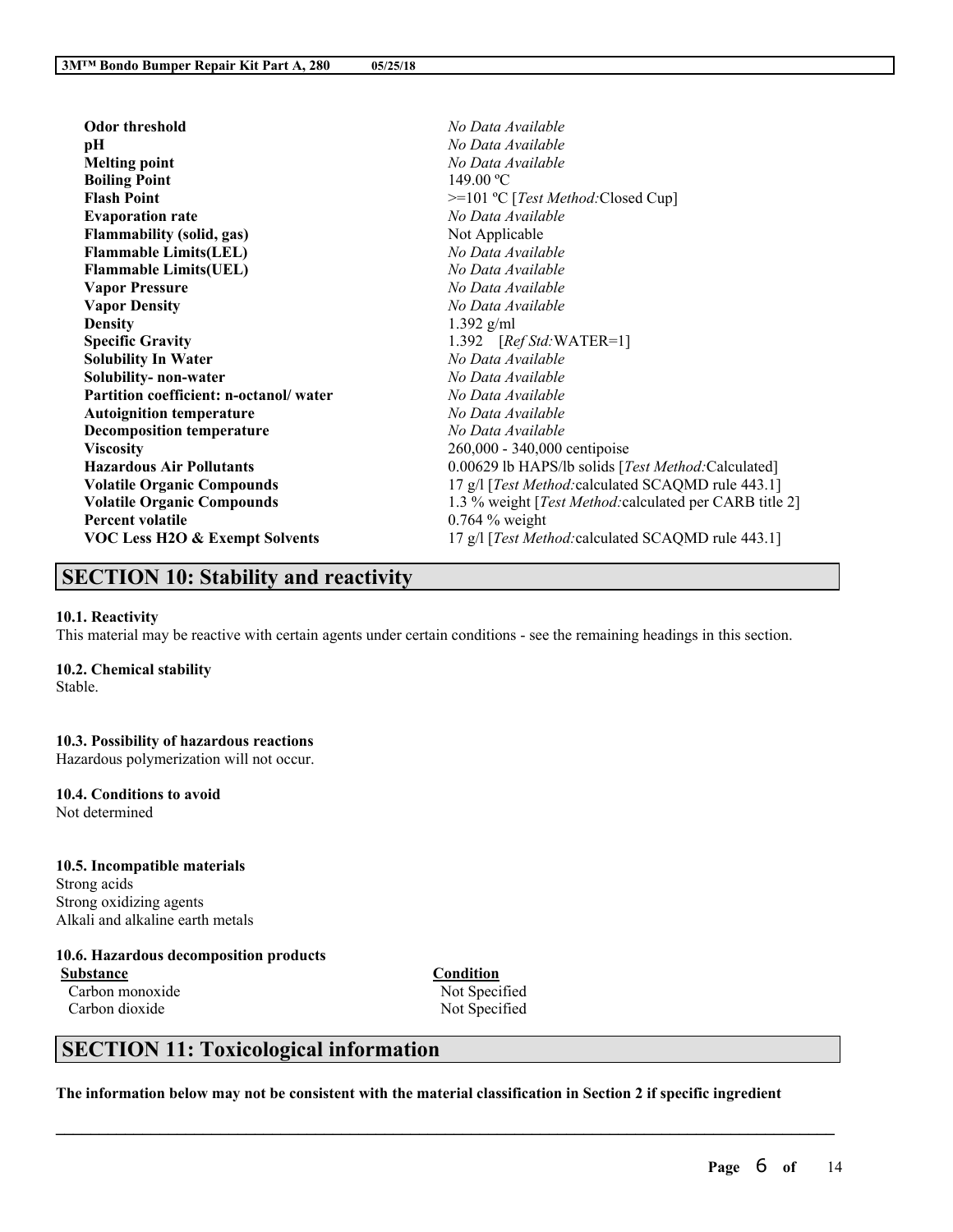**classifications are mandated by a competent authority. In addition, toxicological data on ingredients may not be** reflected in the material classification and/or the signs and symptoms of exposure, because an ingredient may be present below the threshold for labeling, an ingredient may not be available for exposure, or the data may not be **relevant to the material as a whole.**

**11.1. Information on Toxicological effects**

**Signs and Symptoms of Exposure**

#### Based on test data and/or information on the components, this material may produce the following health effects:

#### **Inhalation:**

Respiratory Tract Irritation: Signs/symptoms may include cough, sneezing, nasal discharge, headache, hoarseness, and nose and throat pain.

May cause additional health effects (see below).

#### **Skin Contact:**

Skin Irritation: Signs/symptoms may include localized redness, swelling, itching, dryness, cracking, blistering, and pain. Allergic Skin Reaction (non-photo induced): Signs/symptoms may include redness, swelling, blistering, and itching.

#### **Eye Contact:**

Contact with the eyes during product use is not expected to result in significant irritation.

#### **Ingestion:**

Gastrointestinal Corrosion: Signs/symptoms may include severe mouth, throat and abdominal pain; nausea; vomiting; and diarrhea; blood in the feces and/or vomitus may also be seen.

May cause additional health effects (see below).

### **Additional Health Effects:**

#### **Prolonged or repeated exposure may cause target organ effects:**

Pneumoconiosis: Sign/symptoms may include persistent cough, breathlessness, chest pain, increased amounts of sputum, and changes in lung function tests.

## **Reproductive/Developmental Toxicity:**

Contains a chemical or chemicals which can cause birth defects or other reproductive harm.

#### **Carcinogenicity:**

Contains a chemical or chemicals which can cause cancer.

| Ingredient       | N0.            | <b>Class Description</b>             | <b>Regulation</b>                                |
|------------------|----------------|--------------------------------------|--------------------------------------------------|
| Black<br>Carbon. | $-33 - 86 - 4$ | Grr<br>2B:<br>. Possible human carc. | lnternational.<br>Agency for Research on Cancer  |
| Ethylbenzene     | $100-41-4$     | Grr<br>2B:<br>: Possible human carc. | . International<br>Agency for Research on Cancer |

#### **Toxicological Data**

If a component is disclosed in section 3 but does not appear in a table below, either no data are available for that endpoint or the data are not sufficient for classification.

## **Acute Toxicity**

| Name                                                | Route     | <b>Species</b> | Value                                             |
|-----------------------------------------------------|-----------|----------------|---------------------------------------------------|
| Overall product                                     | Dermal    |                | No data available; calculated $ATE > 5,000$ mg/kg |
| Overall product                                     | Ingestion |                | No data available; calculated $ATE > 5,000$ mg/kg |
| 4.4'-Isopropylidenediphenol-Epichlorohydrin Polymer | Dermal    | Rat            | $LD50 > 1,600$ mg/kg                              |
| 4.4'-Isopropylidenediphenol-Epichlorohydrin Polymer | Ingestion | Rat            | $LD50 > 1,000$ mg/kg                              |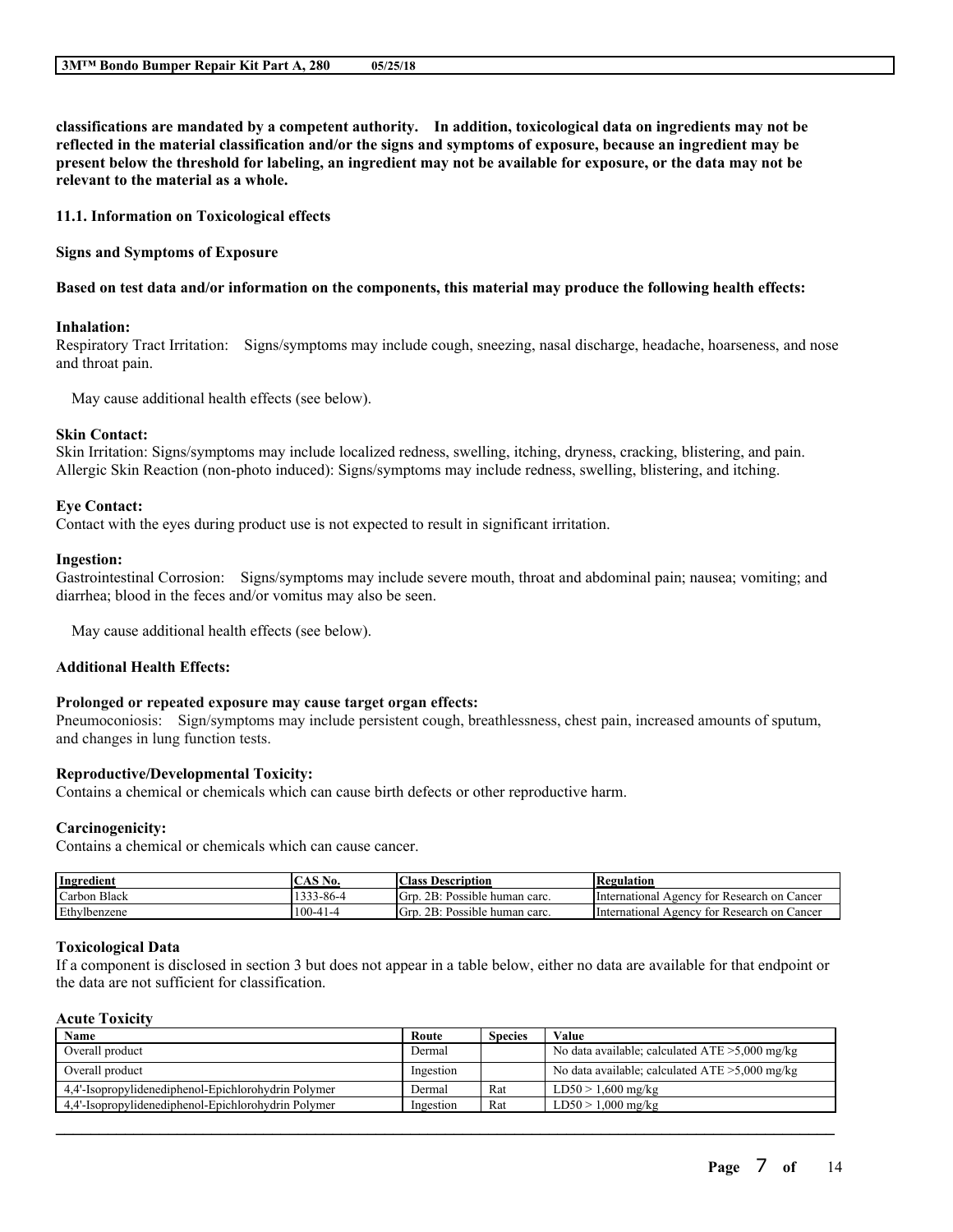| Talc                                                                     | Dermal                                |        | LD50 estimated to be $> 5,000$ mg/kg       |
|--------------------------------------------------------------------------|---------------------------------------|--------|--------------------------------------------|
| Talc                                                                     | Ingestion                             |        | LD50 estimated to be $> 5,000$ mg/kg       |
| Magnesium Carbonate                                                      | Dermal                                |        | LD50 estimated to be $> 5,000$ mg/kg       |
| Magnesium Carbonate                                                      | Ingestion                             | Mouse  | $LD50 > 5,000$ mg/kg                       |
| Phenol, 4-Nonyl-, Branched                                               | Dermal                                | Rabbit | $LD50 > 2,000$ mg/kg                       |
| Phenol, 4-Nonyl-, Branched                                               | Ingestion                             | Rat    | $LD50$ 1.531 mg/kg                         |
| Nepheline Syenite                                                        | Dermal                                |        | LD50 estimated to be $>$ 5,000 mg/kg       |
| Nepheline Syenite                                                        | Ingestion                             |        | LD50 estimated to be $2,000 - 5,000$ mg/kg |
| Synthetic Crystalline-Free Silica Gel                                    | Dermal                                | Rabbit | $LD50 > 5,000$ mg/kg                       |
| Synthetic Crystalline-Free Silica Gel                                    | Inhalation-<br>Dust/Mist<br>(4 hours) | Rat    | $LC50 > 0.691$ mg/l                        |
| Synthetic Crystalline-Free Silica Gel                                    | Ingestion                             | Rat    | $LD50 > 5,110$ mg/kg                       |
| 1,2,3-Propanetriyl Ester of 12-(Oxiranylmethoxy)-9-<br>Octadecenoic Acid | Dermal                                | Rabbit | $LD50 > 2,000$ mg/kg                       |
| 1,2,3-Propanetriyl Ester of 12-(Oxiranylmethoxy)-9-<br>Octadecenoic Acid | Ingestion                             | Rat    | $LD50 > 5,000$ mg/kg                       |
| Synthetic Amorphous Silica, Fumed, Crystalline Free                      | Dermal                                | Rabbit | $LD50 > 5,000$ mg/kg                       |
| Synthetic Amorphous Silica, Fumed, Crystalline Free                      | Inhalation-<br>Dust/Mist<br>(4 hours) | Rat    | $LC50 > 0.691$ mg/l                        |
| Synthetic Amorphous Silica, Fumed, Crystalline Free                      | Ingestion                             | Rat    | $LD50 > 5,110$ mg/kg                       |
| Chlorite (Mineral)                                                       | Dermal                                |        | LD50 estimated to be $> 5,000$ mg/kg       |
| Chlorite (Mineral)                                                       | Ingestion                             |        | LD50 estimated to be $> 5,000$ mg/kg       |
| Carbon Black                                                             | Dermal                                | Rabbit | $LD50 > 3,000$ mg/kg                       |
| Carbon Black                                                             | Ingestion                             | Rat    | $LD50 > 8,000$ mg/kg                       |
| Ethylbenzene                                                             | Dermal                                | Rabbit | $LD50$ 15,433 mg/kg                        |
| Ethylbenzene                                                             | Inhalation-                           | Rat    | $LC50$ 17.4 mg/l                           |
|                                                                          | Vapor (4<br>hours)                    |        |                                            |
| Ethylbenzene                                                             | Ingestion                             | Rat    | LD50 $4,769$ mg/kg                         |
|                                                                          |                                       |        |                                            |

ATE = acute toxicity estimate

## **Skin Corrosion/Irritation**

| Name                                                | <b>Species</b> | Value                     |
|-----------------------------------------------------|----------------|---------------------------|
|                                                     |                |                           |
| Overall product                                     | In vitro       | Irritant                  |
|                                                     | data           |                           |
| 4.4'-Isopropylidenediphenol-Epichlorohydrin Polymer | Rabbit         | Mild irritant             |
| Talc                                                | Rabbit         | No significant irritation |
| Magnesium Carbonate                                 | In vitro       | Minimal irritation        |
|                                                     | data           |                           |
| Phenol, 4-Nonyl-, Branched                          | Rabbit         | Corrosive                 |
| Nepheline Syenite                                   | Professio      | No significant irritation |
|                                                     | nal            |                           |
|                                                     | judgeme        |                           |
|                                                     | nt             |                           |
| Synthetic Crystalline-Free Silica Gel               | Rabbit         | No significant irritation |
| Synthetic Amorphous Silica, Fumed, Crystalline Free | Rabbit         | No significant irritation |
| Chlorite (Mineral)                                  | Professio      | No significant irritation |
|                                                     | nal            |                           |
|                                                     | judgeme        |                           |
|                                                     | nt             |                           |
| Carbon Black                                        | Rabbit         | No significant irritation |
| Ethylbenzene                                        | Rabbit         | Mild irritant             |

## **Serious Eye Damage/Irritation**

| <b>Species</b><br>Name                              |          | Value                     |
|-----------------------------------------------------|----------|---------------------------|
|                                                     |          |                           |
| Overall product                                     | In vitro | No significant irritation |
|                                                     | data     |                           |
| 4.4'-Isopropylidenediphenol-Epichlorohydrin Polymer | Rabbit   | Moderate irritant         |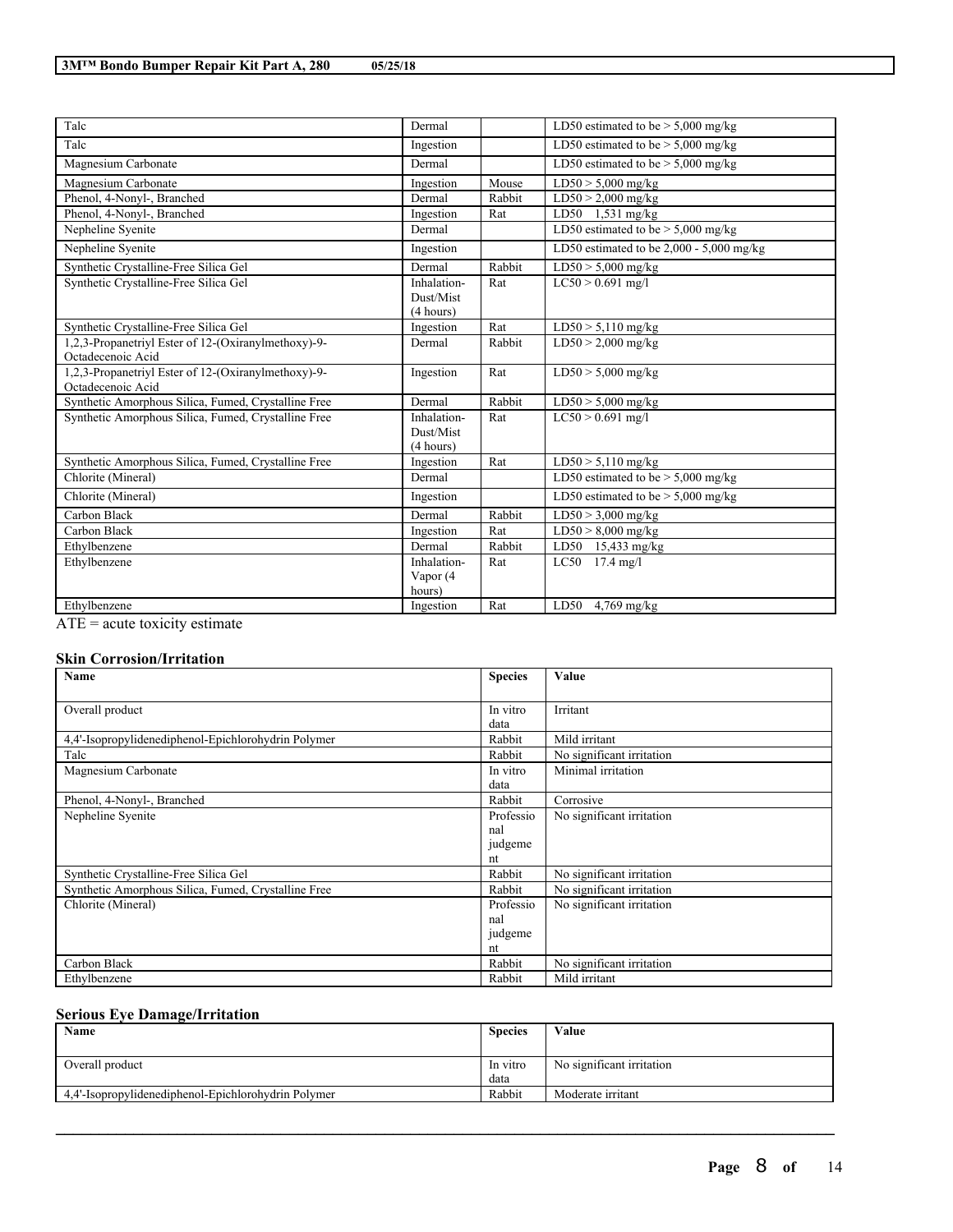| Talc                                                | Rabbit    | No significant irritation |
|-----------------------------------------------------|-----------|---------------------------|
| Magnesium Carbonate                                 | Rabbit    | Mild irritant             |
| Phenol, 4-Nonyl-, Branched                          | Rabbit    | Corrosive                 |
| Nepheline Syenite                                   | Professio | Mild irritant             |
|                                                     | nal       |                           |
|                                                     | judgeme   |                           |
|                                                     | nt        |                           |
| Synthetic Crystalline-Free Silica Gel               | Rabbit    | No significant irritation |
| Synthetic Amorphous Silica, Fumed, Crystalline Free | Rabbit    | No significant irritation |
| Chlorite (Mineral)                                  | Professio | No significant irritation |
|                                                     | nal       |                           |
|                                                     | judgeme   |                           |
|                                                     | nt        |                           |
| Carbon Black                                        | Rabbit    | No significant irritation |
| Ethylbenzene                                        | Rabbit    | Moderate irritant         |

### **Skin Sensitization**

| Name                                                | <b>Species</b> | Value          |
|-----------------------------------------------------|----------------|----------------|
| 4,4'-Isopropylidenediphenol-Epichlorohydrin Polymer | Human          | Sensitizing    |
|                                                     | and            |                |
|                                                     | animal         |                |
| Phenol, 4-Nonyl-, Branched                          | Guinea         | Not classified |
|                                                     | pig            |                |
| Synthetic Crystalline-Free Silica Gel               | Human          | Not classified |
|                                                     | and            |                |
|                                                     | animal         |                |
| Synthetic Amorphous Silica, Fumed, Crystalline Free | Human          | Not classified |
|                                                     | and            |                |
|                                                     | animal         |                |
| Ethylbenzene                                        | Human          | Not classified |

## **Respiratory Sensitization**

| <b>Name</b>                                              | <b>Species</b> | Value          |
|----------------------------------------------------------|----------------|----------------|
| l'-Isopropylidenediphenol-Epichlorohydrin Polymer<br>4.4 | Human          | Not classified |
| Talc                                                     | Human          | Not classified |

## **Germ Cell Mutagenicity**

| Name                                                | Route    | Value                                                                           |  |  |
|-----------------------------------------------------|----------|---------------------------------------------------------------------------------|--|--|
|                                                     |          |                                                                                 |  |  |
| 4,4'-Isopropylidenediphenol-Epichlorohydrin Polymer | In vivo  | Not mutagenic                                                                   |  |  |
| 4.4'-Isopropylidenediphenol-Epichlorohydrin Polymer | In Vitro | Some positive data exist, but the data are not<br>sufficient for classification |  |  |
| Talc                                                | In Vitro | Not mutagenic                                                                   |  |  |
| Talc                                                | In vivo  | Not mutagenic                                                                   |  |  |
| Phenol, 4-Nonyl-, Branched                          | In Vitro | Not mutagenic                                                                   |  |  |
| Phenol, 4-Nonyl-, Branched                          | In vivo  | Not mutagenic                                                                   |  |  |
| Synthetic Crystalline-Free Silica Gel               | In Vitro | Not mutagenic                                                                   |  |  |
| Synthetic Amorphous Silica, Fumed, Crystalline Free | In Vitro | Not mutagenic                                                                   |  |  |
| Carbon Black                                        | In Vitro | Not mutagenic                                                                   |  |  |
| Carbon Black                                        | In vivo  | Some positive data exist, but the data are not<br>sufficient for classification |  |  |
| Ethylbenzene                                        | In vivo  | Not mutagenic                                                                   |  |  |
| Ethylbenzene                                        | In Vitro | Some positive data exist, but the data are not<br>sufficient for classification |  |  |

## **Carcinogenicity**

| Name                                                | Route      | <b>Species</b> | Value                                          |
|-----------------------------------------------------|------------|----------------|------------------------------------------------|
| 4,4'-Isopropylidenediphenol-Epichlorohydrin Polymer | Dermal     | Mouse          | Some positive data exist, but the data are not |
|                                                     |            |                | sufficient for classification                  |
| Talc                                                | Inhalation | Rat            | Some positive data exist, but the data are not |
|                                                     |            |                | sufficient for classification                  |
| Synthetic Crystalline-Free Silica Gel               | Not        | Mouse          | Some positive data exist, but the data are not |
|                                                     | Specified  |                | sufficient for classification                  |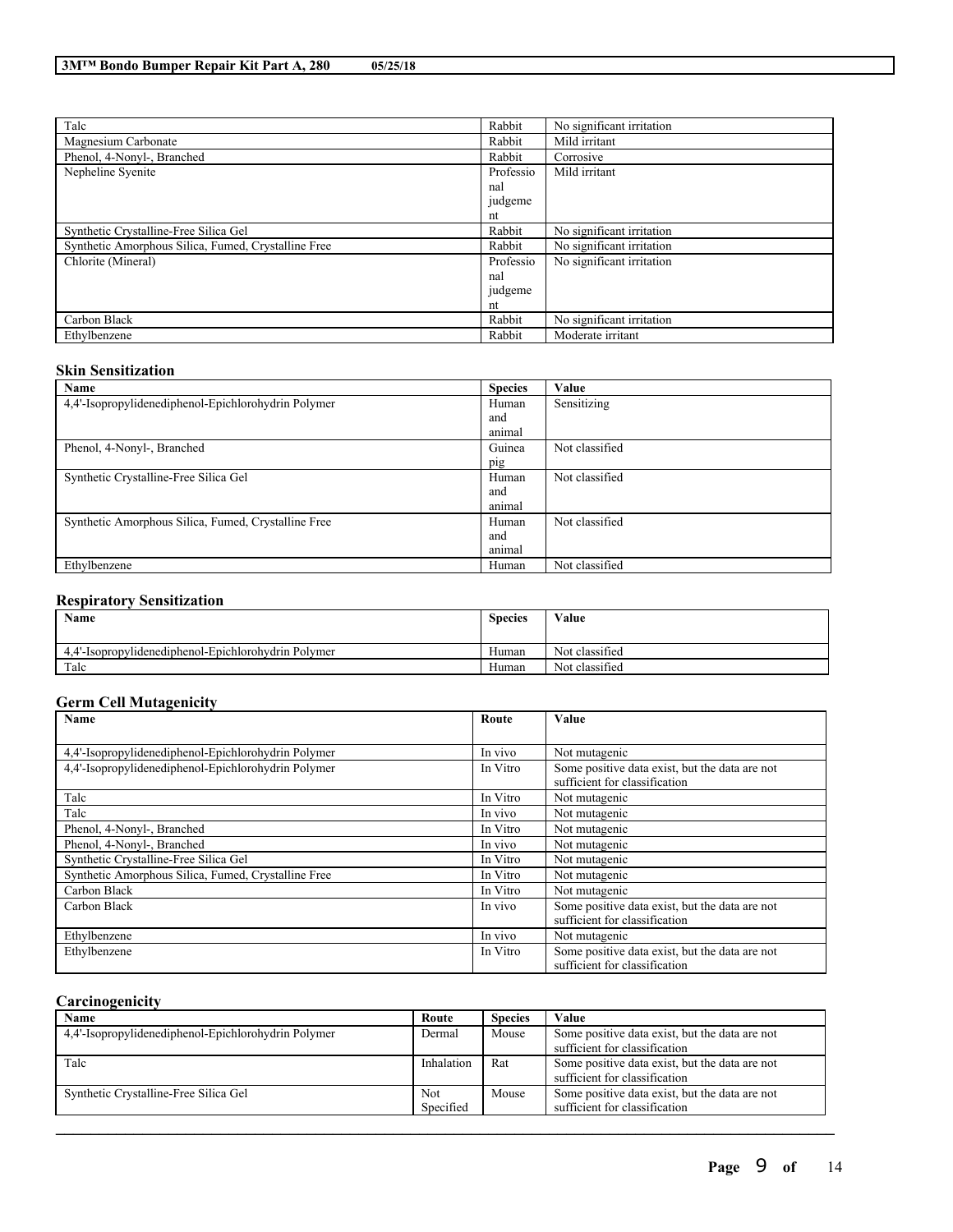| Synthetic Amorphous Silica, Fumed, Crystalline Free | <b>Not</b> | Mouse    | Some positive data exist, but the data are not |
|-----------------------------------------------------|------------|----------|------------------------------------------------|
|                                                     | Specified  |          | sufficient for classification                  |
| Carbon Black                                        | Dermal     | Mouse    | Not carcinogenic                               |
| Carbon Black                                        | Ingestion  | Mouse    | Not carcinogenic                               |
| Carbon Black                                        | Inhalation | Rat      | Carcinogenic                                   |
| Ethylbenzene                                        | Inhalation | Multiple | Carcinogenic                                   |
|                                                     |            | animal   |                                                |
|                                                     |            | species  |                                                |

## **Reproductive Toxicity**

## **Reproductive and/or Developmental Effects**

| <b>Name</b>                                             | Route      | Value                                  | <b>Species</b>                 | <b>Test Result</b>              | <b>Exposure</b><br><b>Duration</b>                |
|---------------------------------------------------------|------------|----------------------------------------|--------------------------------|---------------------------------|---------------------------------------------------|
| 4,4'-Isopropylidenediphenol-<br>Epichlorohydrin Polymer | Ingestion  | Not classified for female reproduction | Rat                            | NOAEL 750<br>mg/kg/day          | 2 generation                                      |
| 4,4'-Isopropylidenediphenol-<br>Epichlorohydrin Polymer | Ingestion  | Not classified for male reproduction   | Rat                            | NOAEL 750<br>mg/kg/day          | 2 generation                                      |
| 4,4'-Isopropylidenediphenol-<br>Epichlorohydrin Polymer | Dermal     | Not classified for development         | Rabbit                         | <b>NOAEL 300</b><br>mg/kg/day   | during<br>organogenesi<br>S                       |
| 4,4'-Isopropylidenediphenol-<br>Epichlorohydrin Polymer | Ingestion  | Not classified for development         | Rat                            | <b>NOAEL 750</b><br>mg/kg/day   | 2 generation                                      |
| Talc                                                    | Ingestion  | Not classified for development         | Rat                            | <b>NOAEL 1,600</b><br>mg/kg     | during<br>organogenesi<br>$\rm S$                 |
| Phenol, 4-Nonyl-, Branched                              | Ingestion  | Not classified for male reproduction   | Rat                            | <b>NOAEL 400</b><br>mg/kg/day   | 28 days                                           |
| Phenol, 4-Nonyl-, Branched                              | Ingestion  | Toxic to female reproduction           | official<br>classifica<br>tion | <b>NOAEL Not</b><br>available   |                                                   |
| Phenol, 4-Nonyl-, Branched                              | Ingestion  | Toxic to development                   | official<br>classifica<br>tion | <b>NOAEL Not</b><br>available   |                                                   |
| Synthetic Crystalline-Free Silica Gel                   | Ingestion  | Not classified for female reproduction | Rat                            | <b>NOAEL 509</b><br>mg/kg/day   | 1 generation                                      |
| Synthetic Crystalline-Free Silica Gel                   | Ingestion  | Not classified for male reproduction   | Rat                            | <b>NOAEL 497</b><br>mg/kg/day   | 1 generation                                      |
| Synthetic Crystalline-Free Silica Gel                   | Ingestion  | Not classified for development         | Rat                            | <b>NOAEL 1,350</b><br>mg/kg/day | $\overline{\mathrm{during}}$<br>organogenesi<br>S |
| Synthetic Amorphous Silica, Fumed,<br>Crystalline Free  | Ingestion  | Not classified for female reproduction | Rat                            | <b>NOAEL 509</b><br>mg/kg/day   | 1 generation                                      |
| Synthetic Amorphous Silica, Fumed,<br>Crystalline Free  | Ingestion  | Not classified for male reproduction   | Rat                            | <b>NOAEL 497</b><br>mg/kg/day   | 1 generation                                      |
| Synthetic Amorphous Silica, Fumed,<br>Crystalline Free  | Ingestion  | Not classified for development         | Rat                            | <b>NOAEL 1,350</b><br>mg/kg/day | during<br>organogenesi<br>$\,$ S                  |
| Ethylbenzene                                            | Inhalation | Not classified for development         | Rat                            | NOAEL 4.3<br>mg/l               | premating $\&$<br>during<br>gestation             |

## **Lactation**

| Name                                 | Route     | Species | - -<br>⁄ alue                                                                           |
|--------------------------------------|-----------|---------|-----------------------------------------------------------------------------------------|
| Phenol.<br>Nonvl<br>Branched<br>,,,, | Ingestion | Rat     | or via<br>lactation<br>on<br>classif<br>Not<br>tor<br>ച+<br>ttects<br>ssified<br>$\sim$ |

## **Target Organ(s)**

## **Specific Target Organ Toxicity - single exposure**

| Name         | Route      | <b>Farget Organ(s)</b>               | Value                                | Species | <b>Test Result</b>            | Exposure<br><b>Duration</b> |
|--------------|------------|--------------------------------------|--------------------------------------|---------|-------------------------------|-----------------------------|
| Ethylbenzene | Inhalation | central nervous<br>system depression | May cause drowsiness or<br>dizziness | Human   | <b>NOAEL</b> Not<br>available |                             |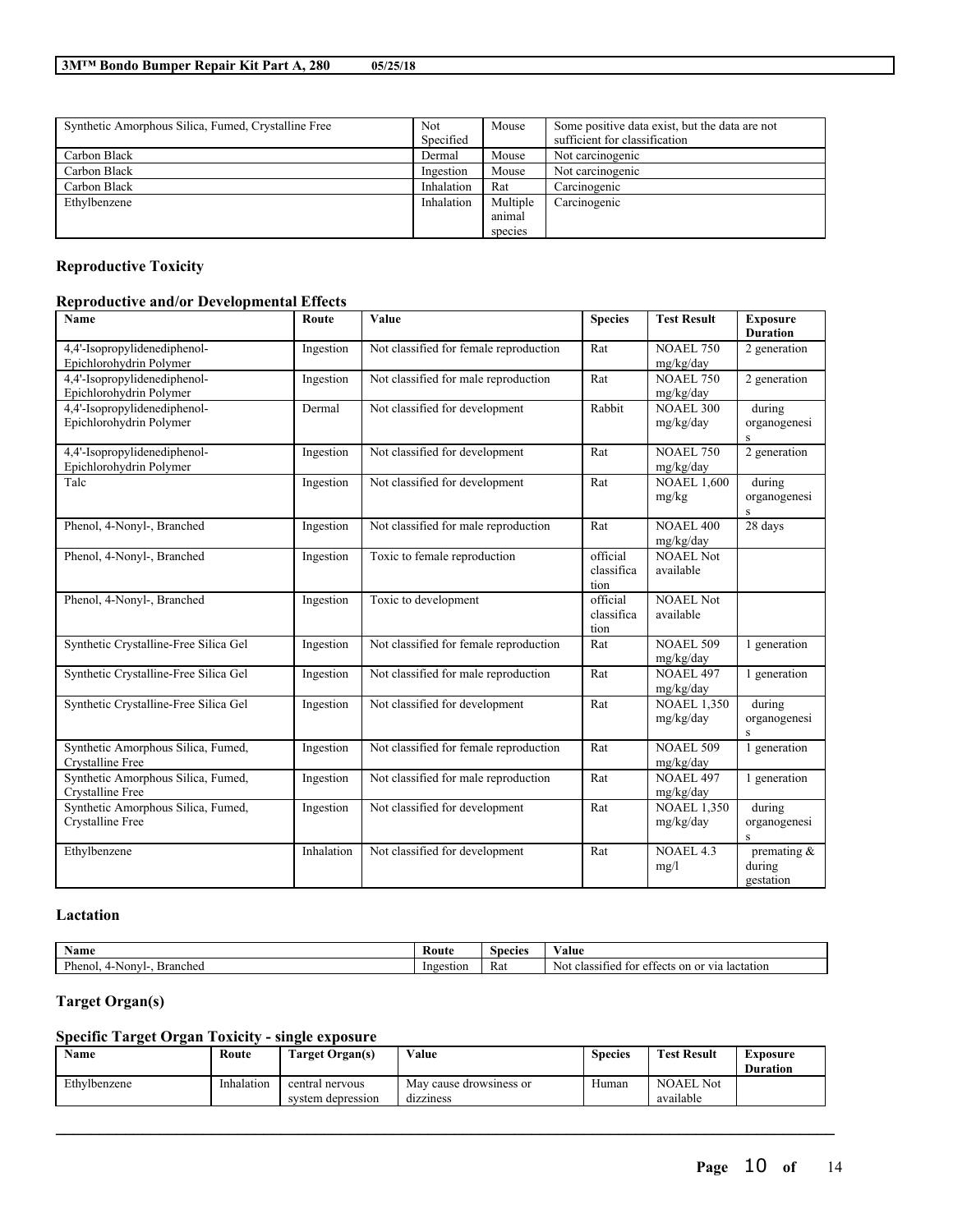| Ethylbenzene | Inhalation | respiratory irritation               | Some positive data exist, but the    | Human                                   | <b>NOAEL Not</b>              |  |
|--------------|------------|--------------------------------------|--------------------------------------|-----------------------------------------|-------------------------------|--|
|              |            |                                      | data are not sufficient for          | and                                     | available                     |  |
|              |            |                                      | classification                       | anımal                                  |                               |  |
| Ethylbenzene | Ingestion  | central nervous<br>system depression | May cause drowsiness or<br>dizziness | Professio<br>nal<br><i>udgeme</i><br>nt | <b>NOAEL Not</b><br>available |  |

## **Specific Target Organ Toxicity - repeated exposure**

| Name                                                             | Route      | <b>Target Organ(s)</b>                                                                                                                               | Value                                                                              | <b>Species</b>                | <b>Test Result</b>                 | <b>Exposure</b><br><b>Duration</b> |
|------------------------------------------------------------------|------------|------------------------------------------------------------------------------------------------------------------------------------------------------|------------------------------------------------------------------------------------|-------------------------------|------------------------------------|------------------------------------|
| $4,4'-$<br>Isopropylidenediphenol-<br>Epichlorohydrin Polymer    | Dermal     | liver                                                                                                                                                | Not classified                                                                     | Rat                           | <b>NOAEL</b><br>1,000<br>mg/kg/day | 2 years                            |
| $4,4'-$<br>Isopropylidenediphenol-<br>Epichlorohydrin Polymer    | Dermal     | nervous system                                                                                                                                       | Not classified                                                                     | Rat                           | NOAEL<br>1,000<br>mg/kg/day        | 13 weeks                           |
| $4.4' -$<br>Isopropylidenediphenol-<br>Epichlorohydrin Polymer   | Ingestion  | auditory system  <br>heart   endocrine<br>system  <br>hematopoietic<br>system   liver   eyes  <br>kidney and/or<br>bladder                           | Not classified                                                                     | Rat                           | <b>NOAEL</b><br>1,000<br>mg/kg/day | 28 days                            |
| Talc                                                             | Inhalation | pneumoconiosis                                                                                                                                       | Causes damage to organs through<br>prolonged or repeated exposure                  | Human                         | <b>NOAEL Not</b><br>available      | occupational<br>exposure           |
| Talc                                                             | Inhalation | pulmonary fibrosis  <br>respiratory system                                                                                                           | Not classified                                                                     | Rat                           | <b>NOAEL 18</b><br>mg/m3           | 113 weeks                          |
| Phenol, 4-Nonyl-,<br><b>Branched</b>                             | Ingestion  | endocrine system  <br>hematopoietic<br>system   liver                                                                                                | Not classified                                                                     | Rat                           | <b>NOAEL 400</b><br>mg/kg/day      | 28 days                            |
| Phenol, 4-Nonyl-,<br><b>Branched</b>                             | Ingestion  | kidney and/or<br>bladder   heart  <br>bone, teeth, nails,<br>and/or hair  <br>immune system  <br>muscles   nervous<br>system   respiratory<br>system | Not classified                                                                     | Rat                           | <b>NOAEL 150</b><br>mg/kg/day      | 90 days                            |
| Synthetic Crystalline-Free<br>Silica Gel                         | Inhalation | respiratory system  <br>silicosis                                                                                                                    | Not classified                                                                     | Human                         | <b>NOAEL Not</b><br>available      | occupational<br>exposure           |
| <b>Synthetic Amorphous</b><br>Silica, Fumed, Crystalline<br>Free | Inhalation | respiratory system  <br>silicosis                                                                                                                    | Not classified                                                                     | Human                         | <b>NOAEL Not</b><br>available      | occupational<br>exposure           |
| Carbon Black                                                     | Inhalation | pneumoconiosis                                                                                                                                       | Not classified                                                                     | Human                         | <b>NOAEL Not</b><br>available      | occupational<br>exposure           |
| Ethylbenzene                                                     | Inhalation | kidney and/or<br>bladder                                                                                                                             | Some positive data exist, but the<br>data are not sufficient for<br>classification | Rat                           | <b>NOAEL 1.1</b><br>mg/l           | 2 years                            |
| Ethylbenzene                                                     | Inhalation | liver                                                                                                                                                | Some positive data exist, but the<br>data are not sufficient for<br>classification | Mouse                         | <b>NOAEL 1.1</b><br>mg/l           | 103 weeks                          |
| Ethylbenzene                                                     | Inhalation | hematopoietic<br>system                                                                                                                              | Not classified                                                                     | Rat                           | <b>NOAEL 3.4</b><br>mg/l           | 28 days                            |
| Ethylbenzene                                                     | Inhalation | auditory system                                                                                                                                      | Not classified                                                                     | Rat                           | <b>NOAEL 2.4</b><br>mg/l           | 5 days                             |
| Ethylbenzene                                                     | Inhalation | endocrine system                                                                                                                                     | Not classified                                                                     | Mouse                         | NOAEL 3.3<br>mg/l                  | $103$ weeks                        |
| Ethylbenzene                                                     | Inhalation | gastrointestinal tract                                                                                                                               | Not classified                                                                     | Rat                           | NOAEL 3.3<br>mg/l                  | 2 years                            |
| Ethylbenzene                                                     | Inhalation | bone, teeth, nails,<br>and/or hair  <br>muscles                                                                                                      | Not classified                                                                     | Multiple<br>animal<br>species | NOAEL 4.2<br>mg/l                  | 90 days                            |
| Ethylbenzene                                                     | Inhalation | heart   immune<br>system   respiratory<br>system                                                                                                     | Not classified                                                                     | Multiple<br>animal<br>species | NOAEL 3.3<br>mg/l                  | 2 years                            |
| Ethylbenzene                                                     | Ingestion  | liver   kidney and/or                                                                                                                                | Not classified                                                                     | Rat                           | NOAEL 680                          | 6 months                           |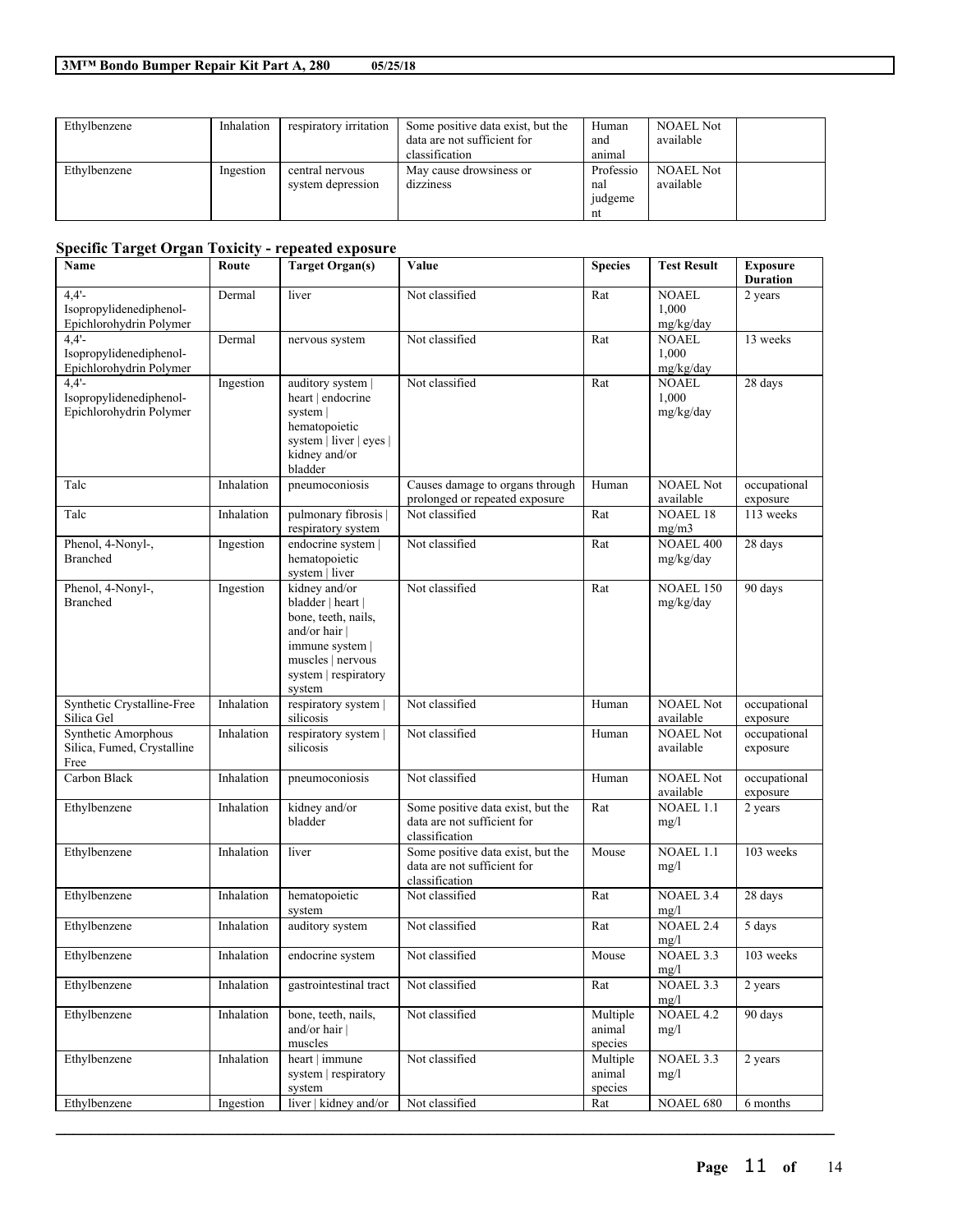| 3M™ Bondo Bumper Repair Kit Part A, 280 | 05/25/18 |
|-----------------------------------------|----------|
|-----------------------------------------|----------|

|                          | bladder |                   | mg/kg/day |  |
|--------------------------|---------|-------------------|-----------|--|
| <b>Aspiration Hazard</b> |         |                   |           |  |
| Name                     |         | Value             |           |  |
| Ethylbenzene             |         | Aspiration hazard |           |  |

Please contact the address or phone number listed on the first page of the SDS for additional toxicological information **on this material and/or its components.**

# **SECTION 12: Ecological information**

## **Ecotoxicological information**

Please contact the address or phone number listed on the first page of the SDS for additional ecotoxicological information on this material and/or its components.

## **Chemical fate information**

Please contact the address or phone number listed on the first page of the SDS for additional chemical fate information on this material and/or its components.

# **SECTION 13: Disposal considerations**

## **13.1. Disposal methods**

Dispose of contents/ container in accordance with the local/regional/national/international regulations.

Dispose of waste product in a permitted industrial waste facility. As a disposal alternative, incinerate in a permitted waste incineration facility. Proper destruction may require the use of additional fuel during incineration processes. Empty drums/barrels/containers used for transporting and handling hazardous chemicals (chemical substances/mixtures/preparations classified as Hazardous as per applicable regulations) shall be considered, stored, treated  $\&$  disposed of as hazardous wastes unless otherwise defined by applicable waste regulations. Consult with the respective regulating authorities to determine the available treatment and disposal facilities.

 $\mathcal{L}_\mathcal{L} = \mathcal{L}_\mathcal{L} = \mathcal{L}_\mathcal{L} = \mathcal{L}_\mathcal{L} = \mathcal{L}_\mathcal{L} = \mathcal{L}_\mathcal{L} = \mathcal{L}_\mathcal{L} = \mathcal{L}_\mathcal{L} = \mathcal{L}_\mathcal{L} = \mathcal{L}_\mathcal{L} = \mathcal{L}_\mathcal{L} = \mathcal{L}_\mathcal{L} = \mathcal{L}_\mathcal{L} = \mathcal{L}_\mathcal{L} = \mathcal{L}_\mathcal{L} = \mathcal{L}_\mathcal{L} = \mathcal{L}_\mathcal{L}$ 

# **SECTION 14: Transport Information**

For Transport Information, please visit http://3M.com/Transportinfo or call 1-800-364-3577 or 651-737-6501.

# **SECTION 15: Regulatory information**

## **15.1. US Federal Regulations**

Contact 3M for more information.

## **EPCRA 311/312 Hazard Classifications:**

**Physical Hazards** Not applicable

## **Health Hazards**

**Carcinogenicity** 

Hazard Not Otherwise Classified (HNOC)

Reproductive toxicity

Respiratory or Skin Sensitization

Skin Corrosion or Irritation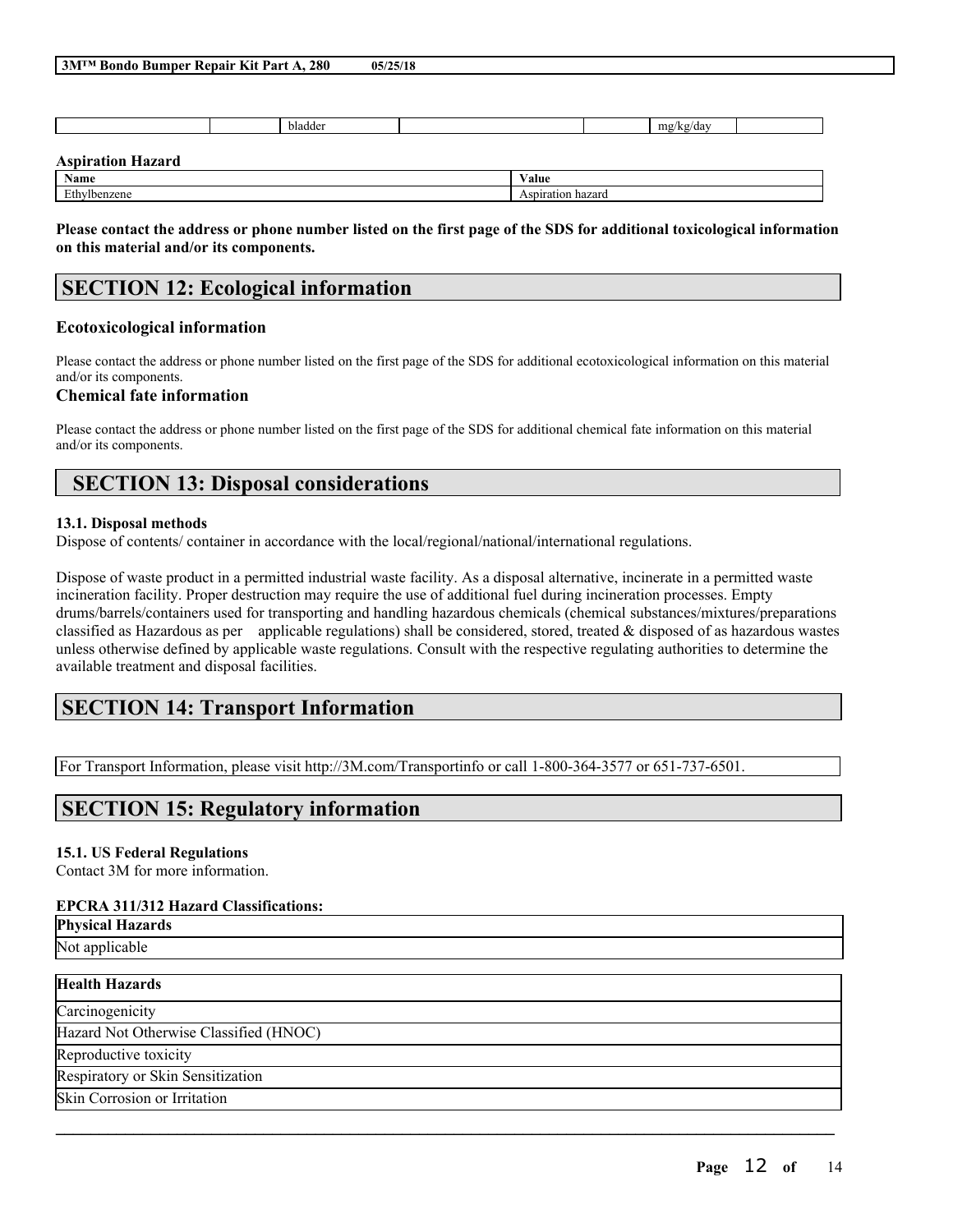Specific target organ toxicity (single or repeated exposure)

### Section 313 Toxic Chemicals subject to the reporting requirements of that section and 40 CFR part 372 (EPCRA):

| Ingredient                                    | <b>C.A.S. No</b> | $%$ by Wt               |
|-----------------------------------------------|------------------|-------------------------|
| Phenol, 4-Nonyl-, Branched                    | 84852-15-3       | Trade Secret 5 - 10     |
| Phenol, 4-Nonyl-, Branched (NONYLPHENOL AND   | 84852-15-3       | $5 - 10$                |
| ITS ETHOXYLATES (NPE))                        |                  |                         |
| Phenol, 4-Nonyl-, Branched (Phenol, 4-nonyl-, | 84852-15-3       | $5 - 10$                |
| branched)                                     |                  |                         |
| Phenol, 4-Nonyl-, Branched (Phenol, nonyl-)   | 84852-15-3       | $5 - 10$                |
| Phenol, 4-Nonyl-, Branched (p-Isononylphenol) | 84852-15-3       | $\overline{10}$<br>5 -  |
| Ethylbenzene                                  | $100 - 41 - 4$   | Trade Secret $\leq 0.5$ |

#### **This material contains a chemical which requires export notification under TSCA Section 12[b]:**

| Ingredient (Category if applicable)           | <b>C.A.S. No</b> | Regulation                             | <b>Status</b> |
|-----------------------------------------------|------------------|----------------------------------------|---------------|
| Phenol, 4-Nonyl-, Branched (Phenol, 4-nonyl-, | 84852-15-3       | Toxic Substances Control Act (TSCA) 5  | Proposed      |
| branched)                                     |                  | <b>SNUR</b> or Consent Order Chemicals |               |
| Phenol, 4-Nonyl-, Branched (Phenol, nonyl-)   | 84852-15-3       | Toxic Substances Control Act (TSCA) 5  | Proposed      |
|                                               |                  | <b>SNUR</b> or Consent Order Chemicals |               |
| Phenol, 4-Nonyl-, Branched                    | 84852-15-3       | Toxic Substances Control Act (TSCA) 5  | Proposed      |
|                                               |                  | <b>SNUR</b> or Consent Order Chemicals |               |

### **This material contains a chemical subject to a proposed EPA Significant New Use Rule (TSCA Section 5)**

| Ingredient (Category if applicable) | C.A.S. No  | Reference   |
|-------------------------------------|------------|-------------|
| Phenol, 4-Nonyl-, Branched          | 84852-15-3 | 79 FR 59186 |

#### **15.2. State Regulations**

Contact 3M for more information.

#### **California Proposition 65**

| Ingredient   | <b>C.A.S. No.</b> | Listing    |
|--------------|-------------------|------------|
| Ethylbenzene | $100 - 41 - 4$    | Carcinogen |
| Carbon Black | 1333-86-4         | Carcinogen |

#### **15.3. Chemical Inventories**

The components of this product are in compliance with the chemical notification requirements of TSCA.

Contact 3M for more information.

#### **15.4. International Regulations**

Contact 3M for more information.

**This SDS has been prepared to meet the U.S. OSHA Hazard Communication Standard, 29 CFR 1910.1200.**

## **SECTION 16: Other information**

#### **NFPA Hazard Classification**

**Health:** 2 **Flammability:** 1 **Instability:** 0 **Special Hazards:** None

 $\mathcal{L}_\mathcal{L} = \mathcal{L}_\mathcal{L} = \mathcal{L}_\mathcal{L} = \mathcal{L}_\mathcal{L} = \mathcal{L}_\mathcal{L} = \mathcal{L}_\mathcal{L} = \mathcal{L}_\mathcal{L} = \mathcal{L}_\mathcal{L} = \mathcal{L}_\mathcal{L} = \mathcal{L}_\mathcal{L} = \mathcal{L}_\mathcal{L} = \mathcal{L}_\mathcal{L} = \mathcal{L}_\mathcal{L} = \mathcal{L}_\mathcal{L} = \mathcal{L}_\mathcal{L} = \mathcal{L}_\mathcal{L} = \mathcal{L}_\mathcal{L}$ National Fire Protection Association (NFPA) hazard ratings are designed for use by emergency response personnel to address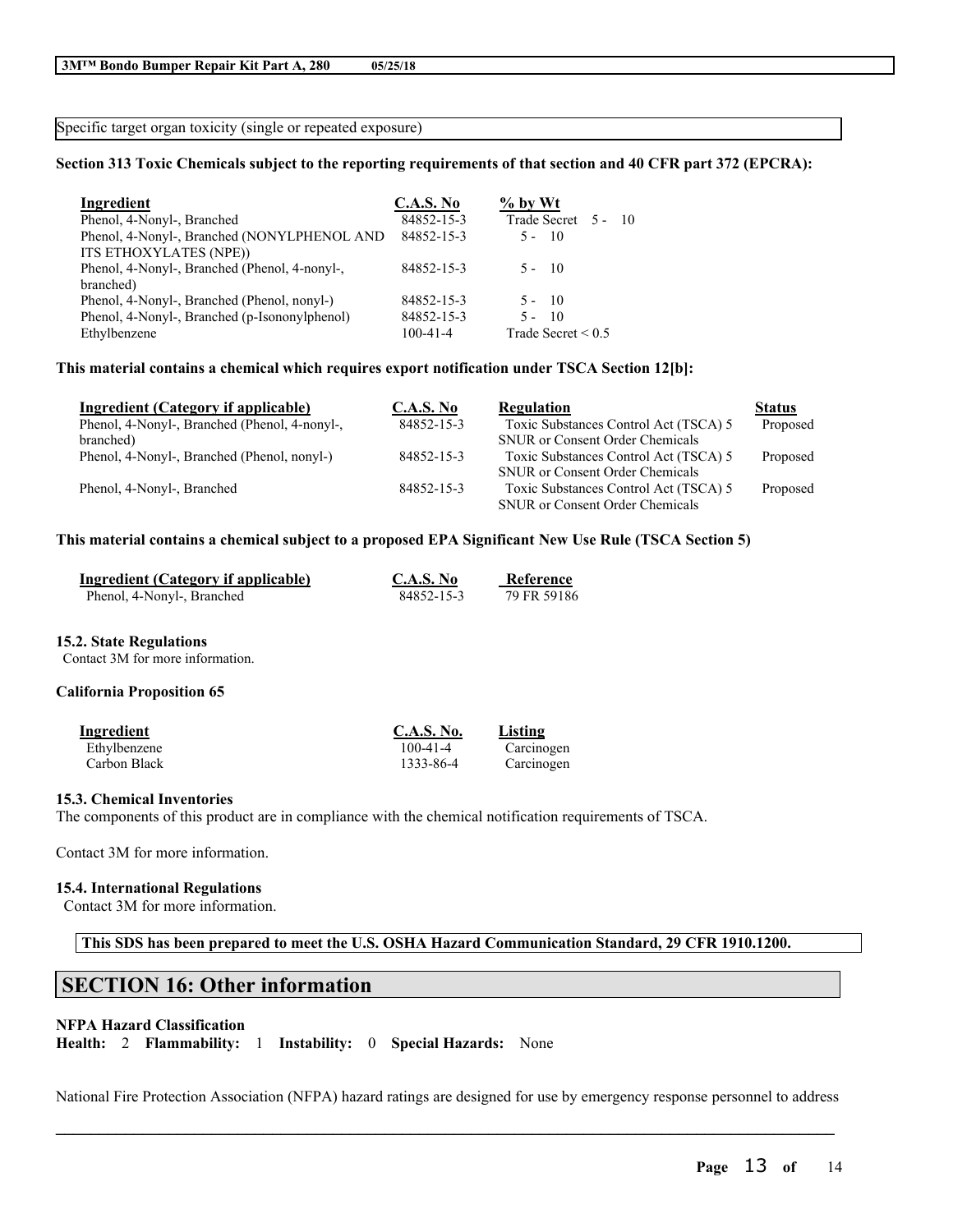#### **3M™ Bondo Bumper Repair Kit Part A, 280 05/25/18**

the hazards that are presented by short-term, acute exposure to a material under conditions of fire, spill, or similar emergencies. Hazard ratings are primarily based on the inherent physical and toxic properties of the material but also include the toxic properties of combustion or decomposition products that are known to be generated in significant quantities.

| <b>Document Group:</b> | 24-4669-8 | <b>Version Number:</b>  | 4.03     |
|------------------------|-----------|-------------------------|----------|
| <b>Issue Date:</b>     | 05/25/18  | <b>Supercedes Date:</b> | 04/03/18 |

DISCLAIMER: The information in this Safety Data Sheet (SDS) is believed to be correct as of the date issued.3MMAKES NO WARRANTIES, EXPRESSED OR IMPLIED, INCLUDING, BUT NOT LIMITED TO, ANY IMPLIED WARRANTY OF MERCHANTABILITY OR FITNESS FOR A PARTICULAR PURPOSE OR COURSE OF PERFORMANCE OR USAGE OF TRADE.User is responsible for determining whether the3Mproduct is fit for a particular purpose and suitable for user's method of use or application.Given the variety of factors that can affect the use and application of a3Mproduct, some of which are uniquely within the user's knowledge and control, it is essential that the user evaluate the 3M product to determine whether it is fit for a particular purpose and suitable for user's method of use or application.

3Mprovides information in electronic form as a service to its customers. Due to the remote possibility that electronic transfer may have resulted in errors, omissions or alterations in this information,3Mmakes no representations as to its completeness or accuracy. In addition, information obtained from a database may not be as current as the information in the SDS available directly from3M

 $\mathcal{L}_\mathcal{L} = \mathcal{L}_\mathcal{L} = \mathcal{L}_\mathcal{L} = \mathcal{L}_\mathcal{L} = \mathcal{L}_\mathcal{L} = \mathcal{L}_\mathcal{L} = \mathcal{L}_\mathcal{L} = \mathcal{L}_\mathcal{L} = \mathcal{L}_\mathcal{L} = \mathcal{L}_\mathcal{L} = \mathcal{L}_\mathcal{L} = \mathcal{L}_\mathcal{L} = \mathcal{L}_\mathcal{L} = \mathcal{L}_\mathcal{L} = \mathcal{L}_\mathcal{L} = \mathcal{L}_\mathcal{L} = \mathcal{L}_\mathcal{L}$ 

### **3M USA SDSs are available at www.3M.com**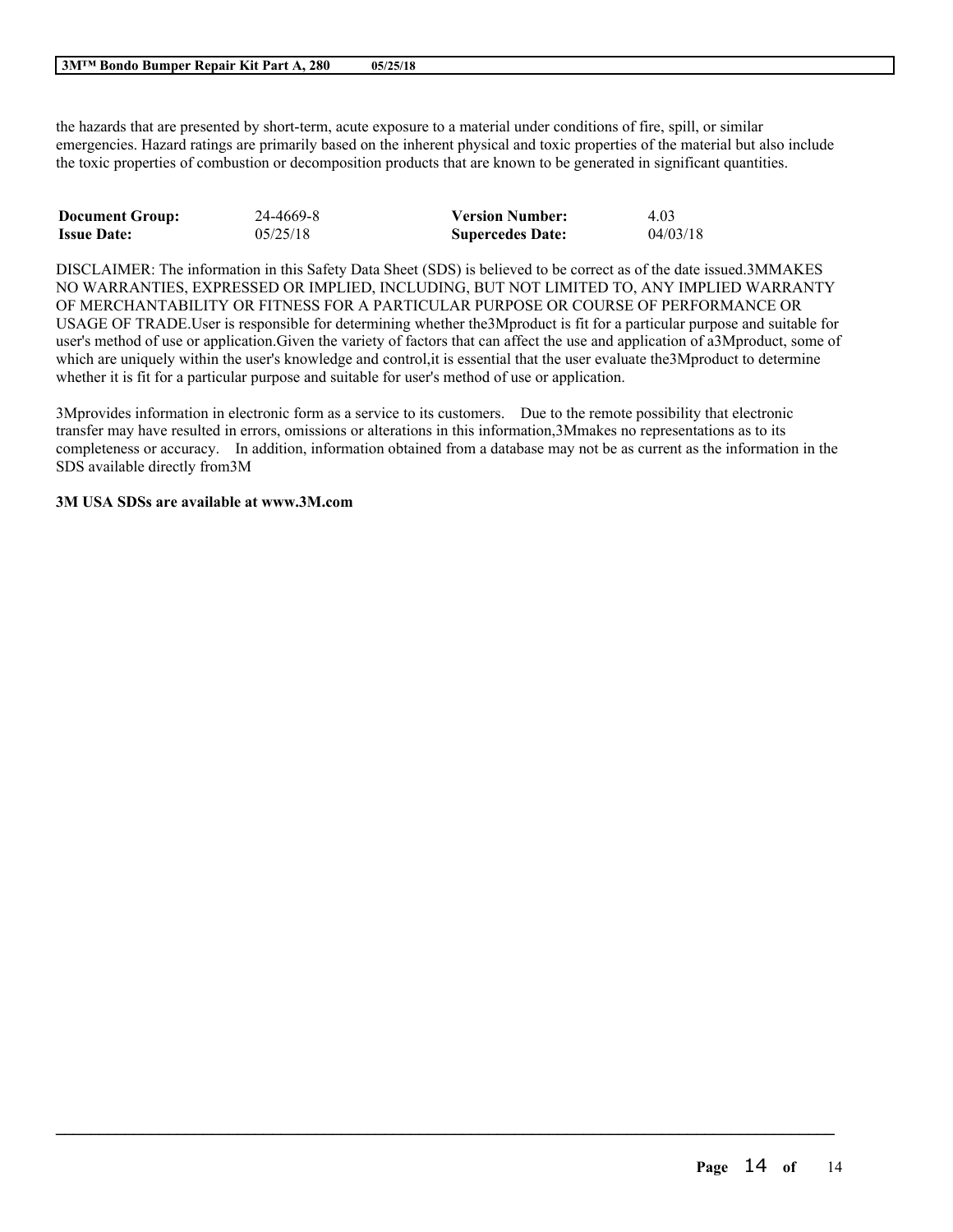

## **Safety Data Sheet**

#### Copyright,2021, 3M Company.

All rights reserved. Copying and/or downloading of this information for the purpose of properly utilizing 3M products is allowed provided that: (1) the information is copied in full with no changes unless prior written agreement is obtained from 3M, and (2) neither the copy nor the original is resold or otherwise distributed with the intention of earning a profit thereon.

| <b>Document Group:</b> | 24-4740-7 | <b>Version Number:</b>  | 4.04     |
|------------------------|-----------|-------------------------|----------|
| <b>Issue Date:</b>     | 10/05/21  | <b>Supercedes Date:</b> | 03/26/18 |

# **SECTION 1: Identification**

### **1.1. Product identifier**

3M™ Bondo Bumper Repair Kit Part B, 280

## **Product Identification Numbers**

41-3701-1518-4

### **1.2. Recommended use and restrictions on use**

### **Recommended use**

Automotive, Automotive Body Repair

| 1.3. Supplier's details |                                           |
|-------------------------|-------------------------------------------|
| <b>MANUFACTURER:</b>    | 3M                                        |
| DIVISION:               | Construction and Home Improvement Markets |
| <b>ADDRESS:</b>         | 3M Center, St. Paul, MN 55144-1000, USA   |
| Telephone:              | 1-888-3M HELPS (1-888-364-3577)           |

#### **1.4. Emergency telephone number**

1-800-364-3577 or (651) 737-6501 (24 hours)

## **SECTION 2: Hazard identification**

The label elements below were prepared in accordance with OSHA Hazard Communication Standard, 29 CFR 1910.1200. This information may be different from the actual product label information for labels regulated by other agencies.

 $\mathcal{L}_\mathcal{L} = \mathcal{L}_\mathcal{L} = \mathcal{L}_\mathcal{L} = \mathcal{L}_\mathcal{L} = \mathcal{L}_\mathcal{L} = \mathcal{L}_\mathcal{L} = \mathcal{L}_\mathcal{L} = \mathcal{L}_\mathcal{L} = \mathcal{L}_\mathcal{L} = \mathcal{L}_\mathcal{L} = \mathcal{L}_\mathcal{L} = \mathcal{L}_\mathcal{L} = \mathcal{L}_\mathcal{L} = \mathcal{L}_\mathcal{L} = \mathcal{L}_\mathcal{L} = \mathcal{L}_\mathcal{L} = \mathcal{L}_\mathcal{L}$ 

## **2.1. Hazard classification**

Serious Eye Damage/Irritation: Category 2A. Skin Corrosion/Irritation: Category 1C. Skin Sensitizer: Category 1A. Reproductive Toxicity: Category 2. Specific Target Organ Toxicity (single exposure): Category 3.

**2.2. Label elements Signal word** Danger

**Symbols** Corrosion | Exclamation mark | Health Hazard |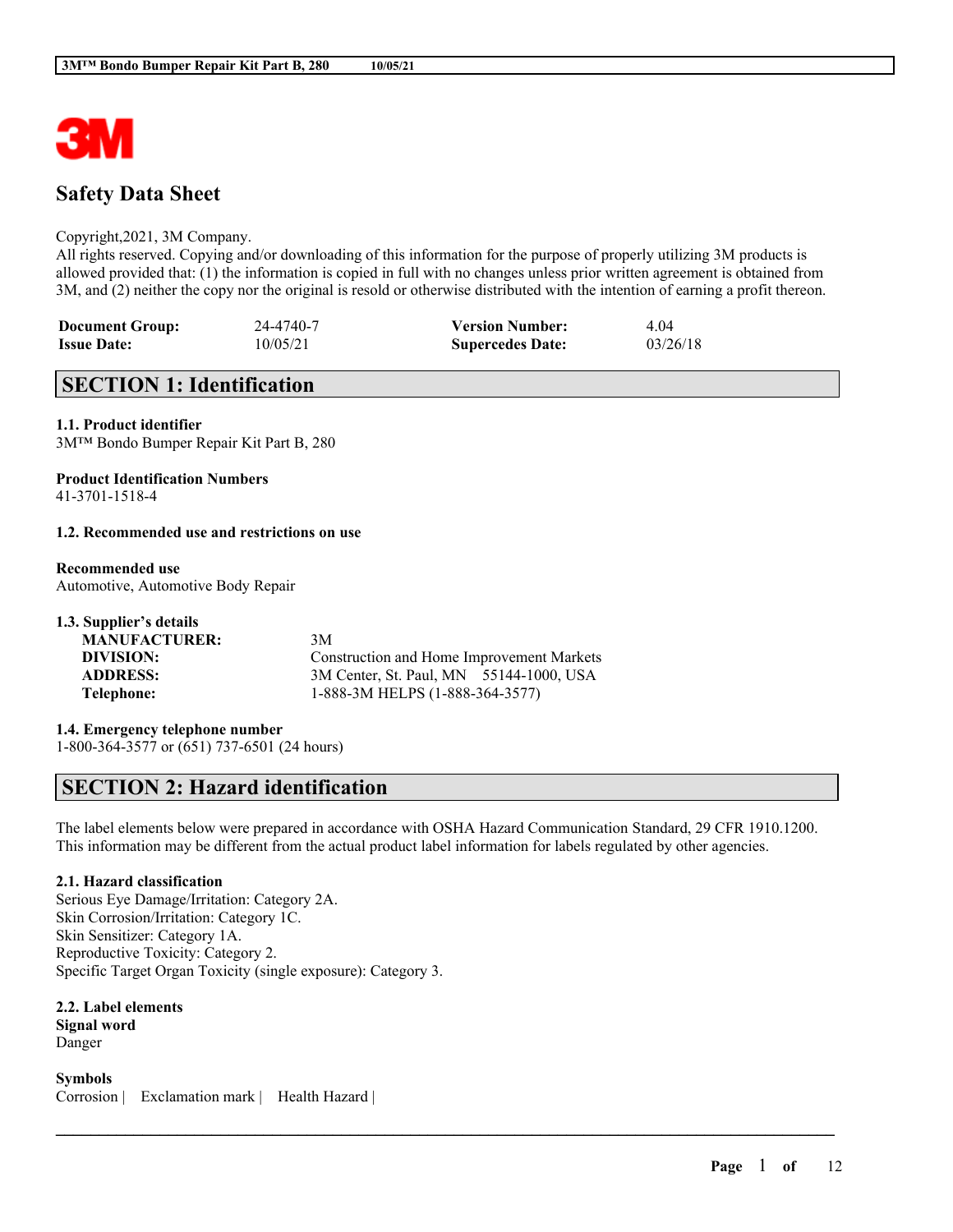### **Pictograms**



**Hazard Statements** Causes serious eye irritation. Causes severe skin burns. May cause an allergic skin reaction. May cause respiratory irritation. Suspected of damaging fertility or the unborn child.

#### **Precautionary Statements**

**General:** Keep out of reach of children.

#### **Prevention:**

Obtain special instructions before use. Do not handle until all safety precautions have been read and understood. Do not breathe dust/fume/gas/mist/vapors/spray. Use only outdoors or in a well-ventilated area. Wear protective gloves, protective clothing, and eye/face protection. Wash thoroughly after handling. Contaminated work clothing must not be allowed out of the workplace.

#### **Response:**

IF INHALED: Remove person to fresh air and keep comfortable for breathing. IF ON SKIN (or hair): Take off immediately all contaminated clothing. Rinse skin with water/shower. IF IN EYES: Rinse cautiously with water for several minutes. Remove contact lenses, if present and easy to do. Continue rinsing. If eye irritation persists: Get medical advice/attention. Immediately call a POISON CENTER or doctor/physician. If skin irritation or rash occurs: Get medical advice/attention. Wash contaminated clothing before reuse. IF SWALLOWED: Rinse mouth. Do NOT induce vomiting. IF exposed or concerned: Get medical advice/attention.

#### **Storage:**

Store in a well-ventilated place. Keep container tightly closed. Store locked up.

#### **Disposal:**

Dispose of contents/container in accordance with applicable local/regional/national/international regulations.

#### **2.3. Hazards not otherwise classified**

May cause chemical gastrointestinal burns.

#### **Supplemental Information:**

Persons previously sensitized to amines may develop a cross-sensitization reaction to certain other amines.

 $\mathcal{L}_\mathcal{L} = \mathcal{L}_\mathcal{L} = \mathcal{L}_\mathcal{L} = \mathcal{L}_\mathcal{L} = \mathcal{L}_\mathcal{L} = \mathcal{L}_\mathcal{L} = \mathcal{L}_\mathcal{L} = \mathcal{L}_\mathcal{L} = \mathcal{L}_\mathcal{L} = \mathcal{L}_\mathcal{L} = \mathcal{L}_\mathcal{L} = \mathcal{L}_\mathcal{L} = \mathcal{L}_\mathcal{L} = \mathcal{L}_\mathcal{L} = \mathcal{L}_\mathcal{L} = \mathcal{L}_\mathcal{L} = \mathcal{L}_\mathcal{L}$ 

## **SECTION 3: Composition/information on ingredients**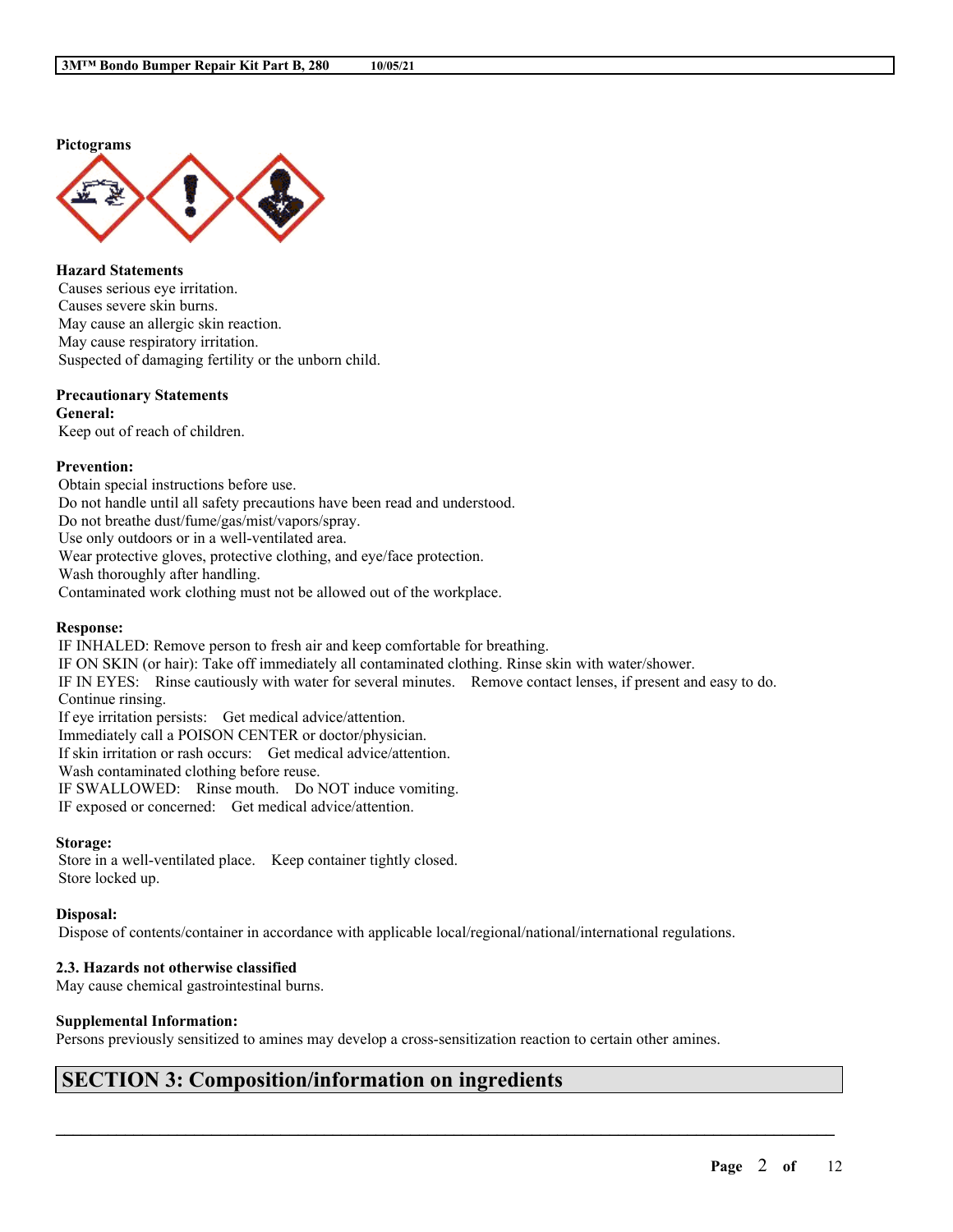| Ingredient                                                             | C.A.S. No.    | $%$ by Wt                   |
|------------------------------------------------------------------------|---------------|-----------------------------|
| Mercaptan-Terminated Epoxy Curing Agent                                | Trade Secret* | 70 Trade Secret *<br>$40 -$ |
| NEPHELINE SYENITE                                                      | 37244-96-5    | 10 - 30 Trade Secret *      |
| Fatty acids, tall-oil, polymers with C18-unsatd. fatty acid 68082-29-1 |               | 5 - 10 Trade Secret *       |
| dimers and triethylenetetramine                                        |               |                             |
| Tris(2,4,6-Dimethylaminomonomethyl)Phenol                              | $90 - 72 - 2$ | 3 - 7 Trade Secret *        |
| Phenol, 4-nonyl-, branched                                             | 84852-15-3    | 1 - 5 Trade Secret *        |
| Synthetic amorphous silica, fumed, crystalline-free                    | 112945-52-5   | 1 - 5 Trade Secret *        |
| TRIETHYLENETETRAMINE                                                   | 112-24-3      | $0.5 - 1.5$ Trade Secret *  |

\*The specific chemical identity and/or exact percentage (concentration) of this composition has been withheld as a trade secret.

## **SECTION 4: First aid measures**

#### **4.1. Description of first aid measures**

#### **Inhalation:**

Remove person to fresh air. If you feel unwell, get medical attention.

#### **Skin Contact:**

Immediately flush with large amounts of water for at least 15 minutes. Remove contaminated clothing. Get immediate medical attention. Wash clothing before reuse.

#### **Eye Contact:**

Immediately flush with large amounts of water. Remove contact lenses if easy to do. Continue rinsing. Get medical attention.

#### **If Swallowed:**

Rinse mouth. Do not induce vomiting. Get immediate medical attention.

#### **4.2. Most important symptoms and effects, both acute and delayed**

Irritating to the respiratory tract (coughing, sneezing, nasal discharge, headache, hoarseness, and nose and throat pain). Skin burns (localized redness, swelling, itching, intense pain, blistering, and tissue destruction). Allergic skin reaction (redness, swelling, blistering, and itching).

#### **4.3. Indication of any immediate medical attention and special treatment required**

Not applicable

## **SECTION 5: Fire-fighting measures**

#### **5.1. Suitable extinguishing media**

In case of fire: Use a fire fighting agent suitable for ordinary combustible material such as water or foam to extinguish.

#### **5.2. Special hazards arising from the substance or mixture**

None inherent in this product.

#### **5.3. Special protective actions for fire-fighters**

Wear full protective clothing, including helmet, self-contained, positive pressure or pressure demand breathing apparatus, bunker coat and pants, bands around arms, waist and legs, face mask, and protective covering for exposed areas of the head.

## **SECTION 6: Accidental release measures**

## **6.1. Personal precautions, protective equipment and emergency procedures**

Evacuate area. Eliminate all ignition sources if safe to do so. Ventilate the area with fresh air. For large spill, or spills in confined spaces, provide mechanical ventilation to disperse or exhaust vapors, in accordance with good industrial hygiene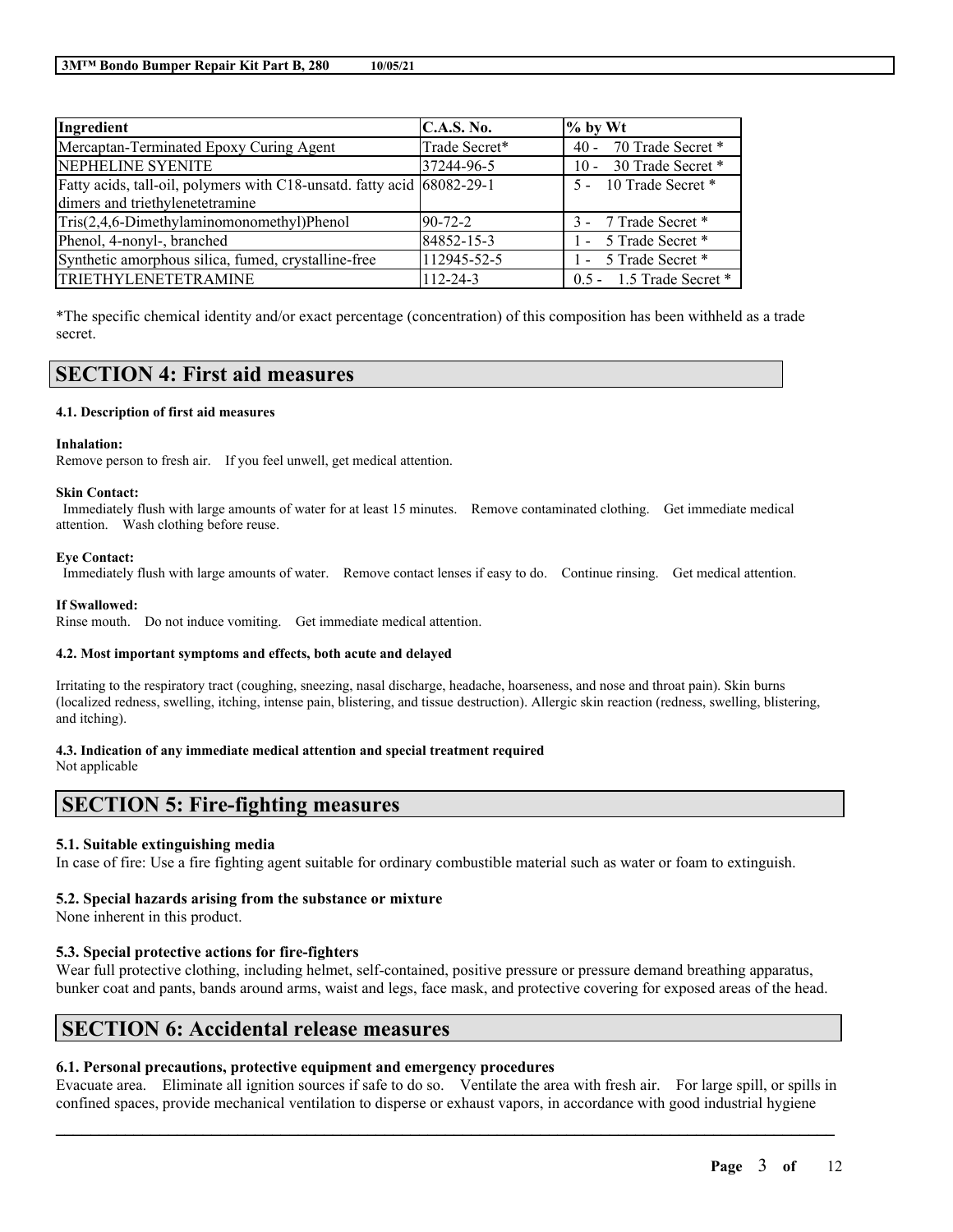practice. Refer to other sections of this SDS for information regarding physical and health hazards, respiratory protection, ventilation, and personal protective equipment.

## **6.2. Environmental precautions**

Avoid release to the environment.

### **6.3. Methods and material for containment and cleaning up**

Contain spill. Working from around the edges of the spill inward, cover with bentonite, vermiculite, or commercially available inorganic absorbent material. Mix in sufficient absorbent until it appears dry. Remember, adding an absorbent material does not remove a physical, health, or environmental hazard. Place in a closed container approved for transportation by appropriate authorities. Clean up residue with an appropriate solvent selected by a qualified and authorized person. Ventilate the area with fresh air. Read and follow safety precautions on the solvent label and SDS. Seal the container. Dispose of collected material as soon as possible in accordance with applicable local/regional/national/international regulations.

## **SECTION 7: Handling and storage**

## **7.1. Precautions for safe handling**

Keep out of reach of children. Do not handle until all safety precautions have been read and understood. Do not breathe dust/fume/gas/mist/vapors/spray. Do not get in eyes, on skin, or on clothing. Do not eat, drink or smoke when using this product. Wash thoroughly after handling. Contaminated work clothing should not be allowed out of the workplace. Avoid release to the environment. Wash contaminated clothing before reuse. Avoid contact with oxidizing agents (eg. chlorine, chromic acid etc.) Use personal protective equipment (gloves, respirators, etc.) as required.

### **7.2. Conditions for safe storage including any incompatibilities**

Store in a well-ventilated place. Keep container tightly closed. Store away from heat. Store away from acids. Store away from oxidizing agents.

## **SECTION 8: Exposure controls/personal protection**

## **8.1. Control parameters**

## **Occupational exposure limits**

If a component is disclosed in section 3 but does not appear in the table below, an occupational exposure limit is not available for the component.

| Ingredient |                             | <b>C.A.S. No.</b>     | Agency      | Limit type                        | Additional Comments |
|------------|-----------------------------|-----------------------|-------------|-----------------------------------|---------------------|
|            | <b>TRIETHYLENETETRAMINE</b> | $112 - 24 - 3$        | <b>AIHA</b> | $\text{TWA:6 mg/m3}(1 ppm)$       | SKIN                |
|            | <b>SILICA. AMORPHOUS</b>    | $112945 - 52 - 10SHA$ |             | TWA:20 millions of                |                     |
|            |                             |                       |             | particles/cu. ft.;TWA             |                     |
|            |                             |                       |             | concentration: $0.8 \text{ mg/m}$ |                     |

ACGIH : American Conference of Governmental Industrial Hygienists

AIHA : American Industrial Hygiene Association

CMRG : Chemical Manufacturer's Recommended Guidelines

OSHA : United States Department of Labor - Occupational Safety and Health Administration

TWA: Time-Weighted-Average

STEL: Short Term Exposure Limit

CEIL: Ceiling

#### **8.2. Exposure controls**

## **8.2.1. Engineering controls**

Use general dilution ventilation and/or local exhaust ventilation to control airborne exposures to below relevant Exposure Limits and/or control dust/fume/gas/mist/vapors/spray. If ventilation is not adequate, use respiratory protection equipment.

 $\mathcal{L}_\mathcal{L} = \mathcal{L}_\mathcal{L} = \mathcal{L}_\mathcal{L} = \mathcal{L}_\mathcal{L} = \mathcal{L}_\mathcal{L} = \mathcal{L}_\mathcal{L} = \mathcal{L}_\mathcal{L} = \mathcal{L}_\mathcal{L} = \mathcal{L}_\mathcal{L} = \mathcal{L}_\mathcal{L} = \mathcal{L}_\mathcal{L} = \mathcal{L}_\mathcal{L} = \mathcal{L}_\mathcal{L} = \mathcal{L}_\mathcal{L} = \mathcal{L}_\mathcal{L} = \mathcal{L}_\mathcal{L} = \mathcal{L}_\mathcal{L}$ 

## **8.2.2. Personal protective equipment (PPE)**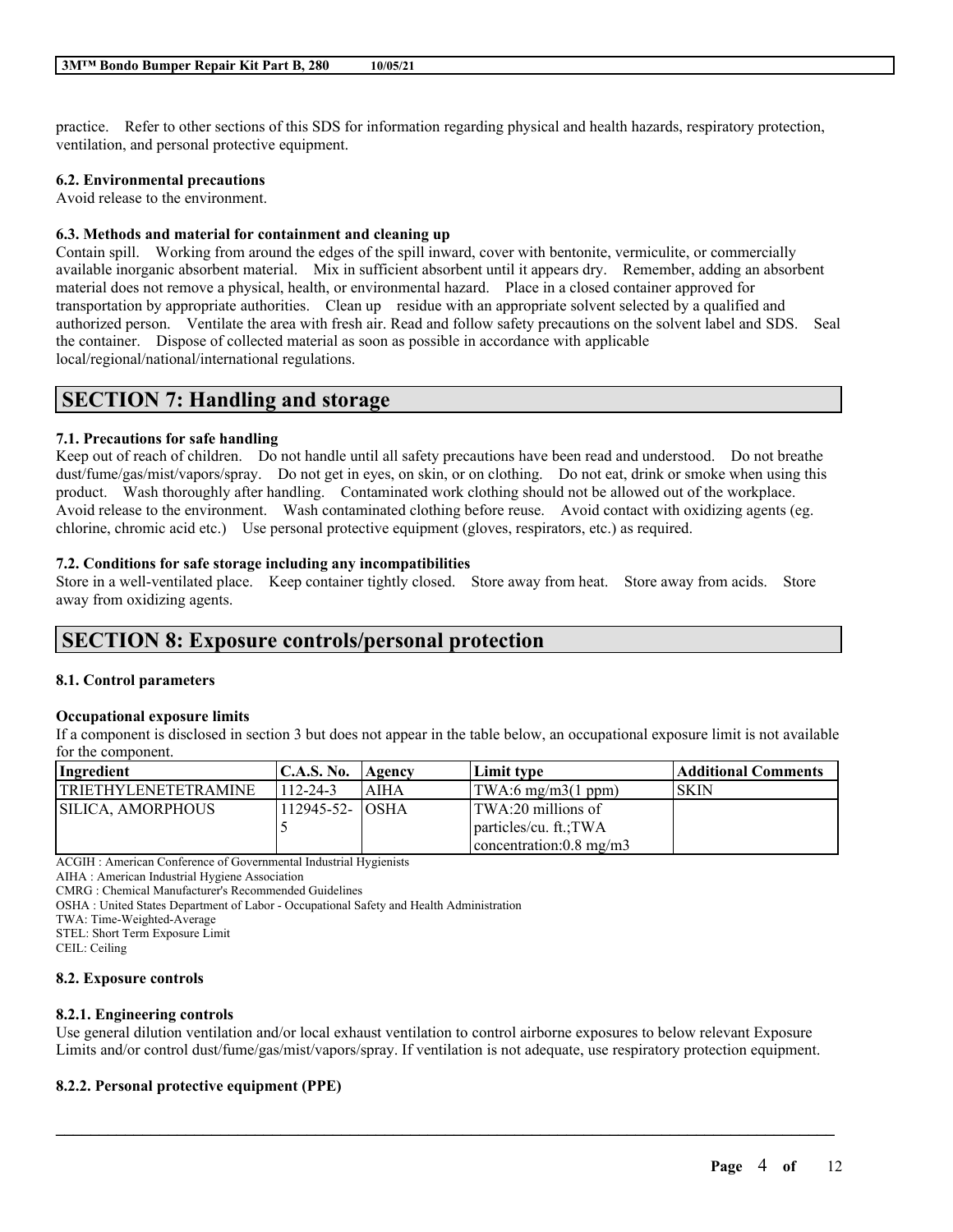## **Eye/face protection**

Select and use eye/face protection to prevent contact based on the results of an exposure assessment. The following eye/face protection(s) are recommended: Full Face Shield Indirect Vented Goggles

#### **Skin/hand protection**

Select and use gloves and/or protective clothing approved to relevant local standards to prevent skin contact based on the results of an exposure assessment. Selection should be based on use factors such as exposure levels, concentration of the substance or mixture, frequency and duration, physical challenges such as temperature extremes, and other use conditions. Consult with your glove and/or protective clothing manufacturer for selection of appropriate compatible gloves/protective clothing. Note: Nitrile gloves may be worn over polymer laminate gloves to improve dexterity. Gloves made from the following material(s) are recommended: Polymer laminate

If this product is used in a manner that presents a higher potential for exposure (eg. spraying, high splash potential etc.), then use of protective coveralls may be necessary. Select and use body protection to prevent contact based on the results of an exposure assessment. The following protective clothing material(s) are recommended: Apron - polymer laminate Boots - Rubber

### **Respiratory protection**

An exposure assessment may be needed to decide if a respirator is required. If a respirator is needed, use respirators as part of a full respiratory protection program. Based on the results of the exposure assessment, select from the following respirator type(s) to reduce inhalation exposure:

Half facepiece or full facepiece air-purifying respirator suitable for organic vapors and particulates

For questions about suitability for a specific application, consult with your respirator manufacturer.

## **SECTION 9: Physical and chemical properties**

## **9.1. Information on basic physical and chemical properties**

| Appearance                             |                                    |
|----------------------------------------|------------------------------------|
| <b>Physical state</b>                  | Liquid                             |
| Color                                  | Yellow                             |
| Odor                                   | Mild Amine                         |
| <b>Odor threshold</b>                  | No Data Available                  |
| pН                                     | No Data Available                  |
| <b>Melting point</b>                   | No Data Available                  |
| <b>Boiling Point</b>                   | 149.00 °C                          |
| <b>Flash Point</b>                     | >=101 °C [Test Method: Closed Cup] |
| <b>Evaporation rate</b>                | No Data Available                  |
| <b>Flammability (solid, gas)</b>       | Not Applicable                     |
| <b>Flammable Limits(LEL)</b>           | No Data Available                  |
| <b>Flammable Limits(UEL)</b>           | No Data Available                  |
| <b>Vapor Pressure</b>                  | No Data Available                  |
| <b>Vapor Density</b>                   | No Data Available                  |
| <b>Density</b>                         | 1.233 $g/ml$                       |
| <b>Specific Gravity</b>                | 1.233 [Ref Std: WATER=1]           |
| <b>Solubility In Water</b>             | No Data Available                  |
| Solubility- non-water                  | No Data Available                  |
| Partition coefficient: n-octanol/water | No Data Available                  |
| <b>Autoignition temperature</b>        | No Data Available                  |
| <b>Decomposition temperature</b>       | No Data Available                  |
|                                        |                                    |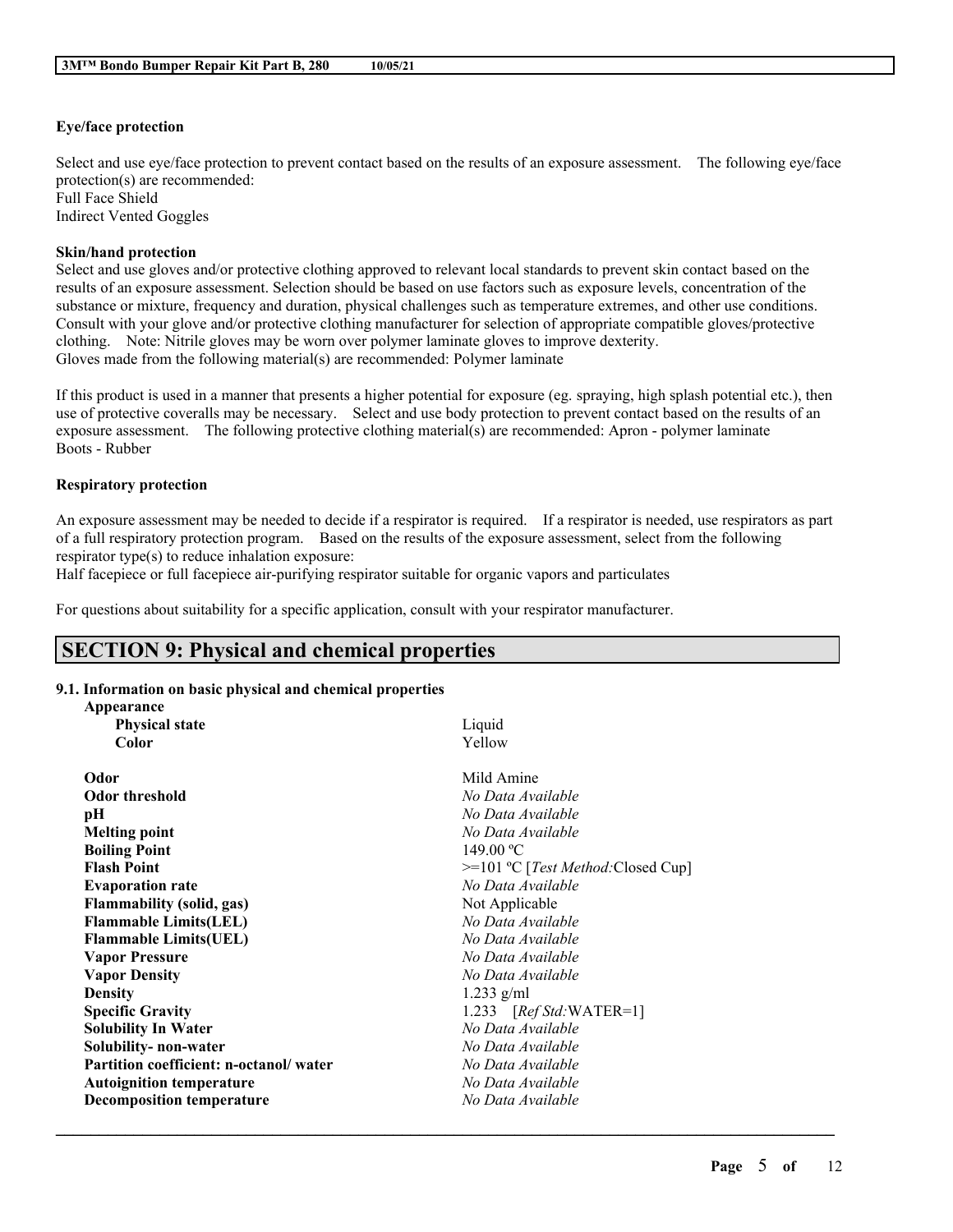**Viscosity** 320,000 - 400,000 centipoise **Percent volatile** 0.9 % weight

**Hazardous Air Pollutants** 0 lb HAPS/lb solids [*Test Method:*Calculated] **Volatile Organic Compounds** 10 g/l [*Test Method:*calculated SCAQMD rule 443.1] **Volatile Organic Compounds** 0.9 % weight [*Test Method:*calculated per CARB title 2] **VOC Less H2O & Exempt Solvents** 10 g/l [*Test Method:*calculated SCAQMD rule 443.1]

## **SECTION 10: Stability and reactivity**

#### **10.1. Reactivity**

This material may be reactive with certain agents under certain conditions - see the remaining headings in this section.

## **10.2. Chemical stability**

Stable.

### **10.3. Possibility of hazardous reactions**

Hazardous polymerization will not occur.

# **10.4. Conditions to avoid**

Sparks and/or flames Heat

### **10.5. Incompatible materials**

Strong oxidizing agents Strong acids Alkali and alkaline earth metals

### **10.6. Hazardous decomposition products**

**Substance Condition** Carbon monoxide Not Specified Carbon dioxide Not Specified Hydrogen Sulfide Not Specified

# **SECTION 11: Toxicological information**

The information below may not be consistent with the material classification in Section 2 if specific ingredient **classifications are mandated by a competent authority. In addition, toxicological data on ingredients may not be** reflected in the material classification and/or the signs and symptoms of exposure, because an ingredient may be present below the threshold for labeling, an ingredient may not be available for exposure, or the data may not be **relevant to the material as a whole.**

## **11.1. Information on Toxicological effects**

**Signs and Symptoms of Exposure**

Based on test data and/or information on the components, this material may produce the following health effects:

## **Inhalation:**

Respiratory Tract Irritation: Signs/symptoms may include cough, sneezing, nasal discharge, headache, hoarseness, and nose and throat pain.

## **Skin Contact:**

Corrosive (Skin Burns): Signs/symptoms may include localized redness, swelling, itching, intense pain, blistering, ulceration, and tissue destruction.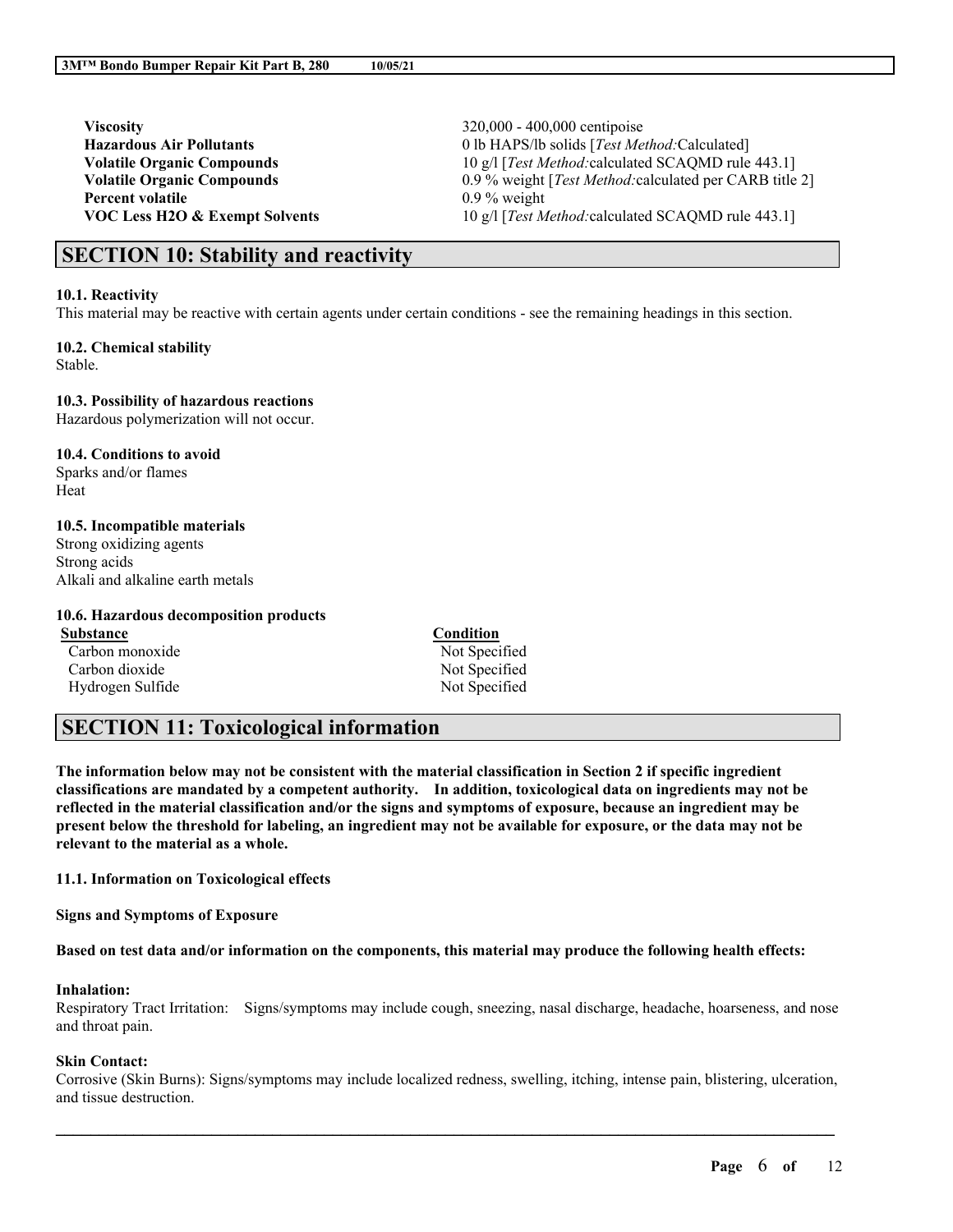Allergic Skin Reaction (non-photo induced): Signs/symptoms may include redness, swelling, blistering, and itching.

### **Eye Contact:**

Severe Eye Irritation: Signs/symptoms may include significant redness, swelling, pain, tearing, cloudy appearance of the cornea, and impaired vision.

### **Ingestion:**

May be harmful if swallowed.

Gastrointestinal Corrosion: Signs/symptoms may include severe mouth, throat and abdominal pain; nausea; vomiting; and diarrhea; blood in the feces and/or vomitus may also be seen.

May cause additional health effects (see below).

### **Additional Health Effects:**

### **Reproductive/Developmental Toxicity:**

Contains a chemical or chemicals which can cause birth defects or other reproductive harm.

#### **Additional Information:**

Persons previously sensitized to amines may develop a cross-sensitization reaction to certain other amines.

#### **Toxicological Data**

If a component is disclosed in section 3 but does not appear in a table below, either no data are available for that endpoint or the data are not sufficient for classification.

## **Acute Toxicity**

| Name                                                                                           | Route       | <b>Species</b> | Value                                                |
|------------------------------------------------------------------------------------------------|-------------|----------------|------------------------------------------------------|
| Overall product                                                                                | Dermal      |                | No data available; calculated $ATE > 5,000$ mg/kg    |
| Overall product                                                                                | Ingestion   |                | No data available; calculated ATE2,000 - 5,000 mg/kg |
| Mercaptan-Terminated Epoxy Curing Agent                                                        | Dermal      | Rabbit         | $LD50 > 10,200$ mg/kg                                |
| Mercaptan-Terminated Epoxy Curing Agent                                                        | Ingestion   | Rat            | LD50 $2,600$ mg/kg                                   |
| NEPHELINE SYENITE                                                                              | Dermal      |                | LD50 estimated to be $> 5,000$ mg/kg                 |
| NEPHELINE SYENITE                                                                              | Ingestion   |                | LD50 estimated to be $2,000 - 5,000$ mg/kg           |
| Fatty acids, tall-oil, polymers with C18-unsatd. fatty acid dimers<br>and triethylenetetramine | Dermal      | Rat            | $LD50 > 2,000$ mg/kg                                 |
| Fatty acids, tall-oil, polymers with C18-unsatd. fatty acid dimers<br>and triethylenetetramine | Ingestion   | Rat            | $LD50 > 5,000$ mg/kg                                 |
| Tris(2,4,6-Dimethylaminomonomethyl)Phenol                                                      | Dermal      | Rat            | $1,280$ mg/kg<br>LD50                                |
| Tris(2,4,6-Dimethylaminomonomethyl)Phenol                                                      | Ingestion   | Rat            | $1,000$ mg/kg<br>LD50                                |
| Synthetic amorphous silica, fumed, crystalline-free                                            | Dermal      | Rabbit         | $LD50 > 5,000$ mg/kg                                 |
| Synthetic amorphous silica, fumed, crystalline-free                                            | Inhalation- | Rat            | $LC50 > 0.691$ mg/l                                  |
|                                                                                                | Dust/Mist   |                |                                                      |
|                                                                                                | (4 hours)   |                |                                                      |
| Synthetic amorphous silica, fumed, crystalline-free                                            | Ingestion   | Rat            | $LD50 > 5,110$ mg/kg                                 |
| Phenol, 4-nonyl-, branched                                                                     | Dermal      | Rabbit         | $LD50 > 2,000$ mg/kg                                 |
| Phenol, 4-nonyl-, branched                                                                     | Ingestion   | Rat            | LD50<br>$1,531$ mg/kg                                |
| <b>TRIETHYLENETETRAMINE</b>                                                                    | Dermal      | Rabbit         | LD50<br>$550 \text{ mg/kg}$                          |
| <b>TRIETHYLENETETRAMINE</b>                                                                    | Ingestion   | Rat            | $2,500$ mg/kg<br>LD50                                |

 $ATE = acute$  toxicity estimate

#### **Skin Corrosion/Irritation**

| Name                                    | <b>Species</b> | Value                     |
|-----------------------------------------|----------------|---------------------------|
| Overall product                         | In vitro       | Corrosive                 |
| Mercaptan-Terminated Epoxy Curing Agent | data<br>Rabbit | No significant irritation |
| NEPHELINE SYENITE                       | Professio      | No significant irritation |
|                                         | nal            |                           |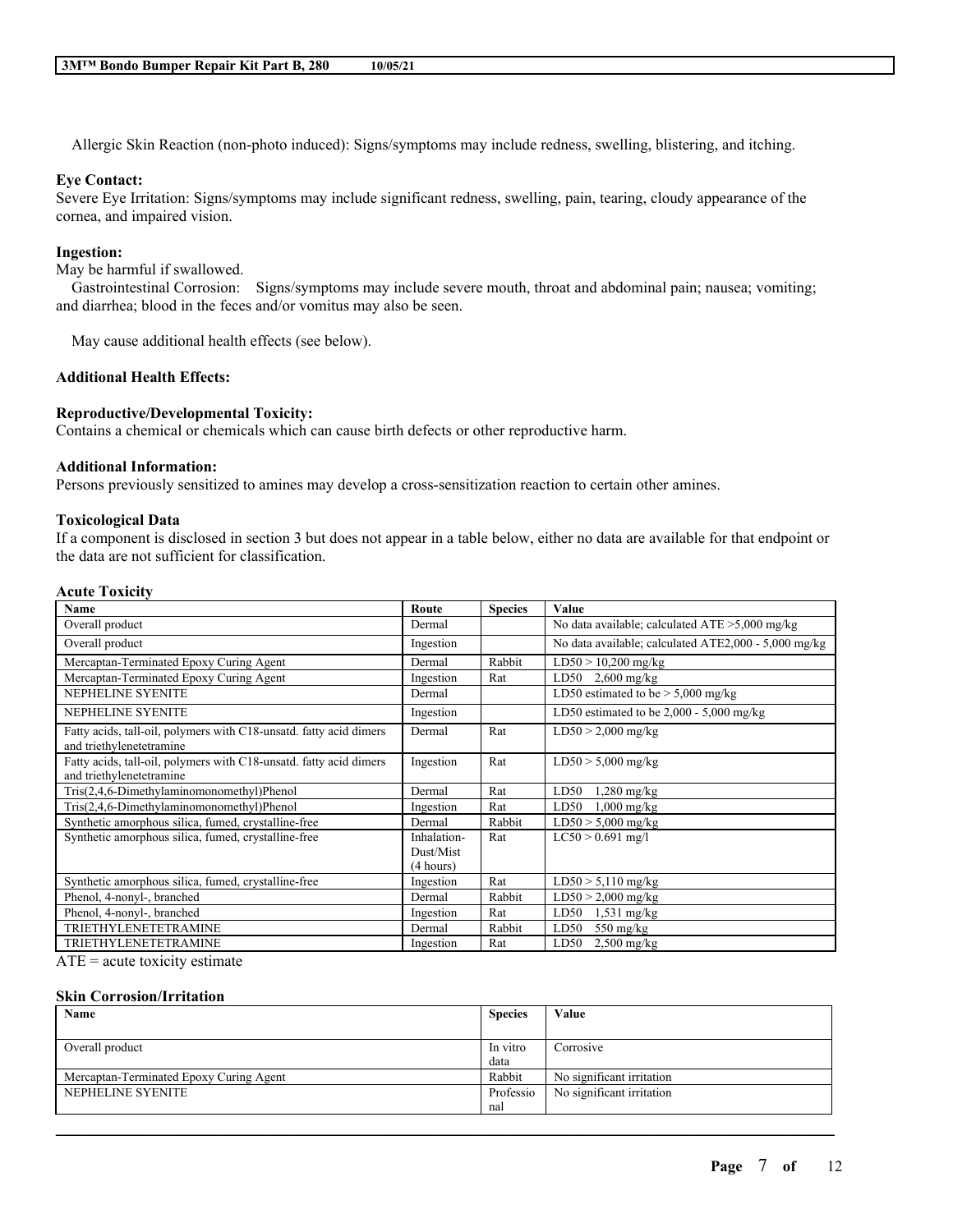|                                                                        | judgeme  |                           |
|------------------------------------------------------------------------|----------|---------------------------|
|                                                                        | nt       |                           |
| Fatty acids, tall-oil, polymers with C18-unsatd, fatty acid dimers and | In vitro | Irritant                  |
| triethylenetetramine                                                   | data     |                           |
| Tris(2,4,6-Dimethylaminomonomethyl)Phenol                              | Rabbit   | Corrosive                 |
| Synthetic amorphous silica, fumed, crystalline-free                    | Rabbit   | No significant irritation |
| Phenol, 4-nonyl-, branched                                             | Rabbit   | Corrosive                 |
| TRIETHYLENETETRAMINE                                                   | Rabbit   | Corrosive                 |

### **Serious Eye Damage/Irritation**

| Name                                                                   | <b>Species</b> | Value                     |
|------------------------------------------------------------------------|----------------|---------------------------|
|                                                                        |                |                           |
| Overall product                                                        | In vitro       | Severe irritant           |
|                                                                        | data           |                           |
| Mercaptan-Terminated Epoxy Curing Agent                                | Rabbit         | Mild irritant             |
| NEPHELINE SYENITE                                                      | Professio      | Mild irritant             |
|                                                                        | nal            |                           |
|                                                                        | judgeme        |                           |
|                                                                        | nt             |                           |
| Fatty acids, tall-oil, polymers with C18-unsatd. fatty acid dimers and | Rabbit         | Corrosive                 |
| triethylenetetramine                                                   |                |                           |
| Tris(2,4,6-Dimethylaminomonomethyl)Phenol                              | Rabbit         | Corrosive                 |
| Synthetic amorphous silica, fumed, crystalline-free                    | Rabbit         | No significant irritation |
| Phenol, 4-nonyl-, branched                                             | Rabbit         | Corrosive                 |
| <b>TRIETHYLENETETRAMINE</b>                                            | Rabbit         | Corrosive                 |

## **Skin Sensitization**

| Name                                                                   | <b>Species</b> | Value          |
|------------------------------------------------------------------------|----------------|----------------|
| Mercaptan-Terminated Epoxy Curing Agent                                | Mouse          | Sensitizing    |
| Fatty acids, tall-oil, polymers with C18-unsatd. fatty acid dimers and | Mouse          | Sensitizing    |
| triethylenetetramine                                                   |                |                |
| Tris(2,4,6-Dimethylaminomonomethyl)Phenol                              | Guinea         | Not classified |
|                                                                        | pig            |                |
| Synthetic amorphous silica, fumed, crystalline-free                    | Human          | Not classified |
|                                                                        | and            |                |
|                                                                        | animal         |                |
| Phenol, 4-nonyl-, branched                                             | Guinea         | Not classified |
|                                                                        | pig            |                |
| <b>TRIETHYLENETETRAMINE</b>                                            | Guinea         | Sensitizing    |
|                                                                        | pig            |                |

### **Respiratory Sensitization**

For the component/components, either no data are currently available or the data are not sufficient for classification.

## **Germ Cell Mutagenicity**

| Name<br>Route                                       |          | Value         |
|-----------------------------------------------------|----------|---------------|
|                                                     |          |               |
| Mercaptan-Terminated Epoxy Curing Agent             | In Vitro | Not mutagenic |
| Tris(2,4,6-Dimethylaminomonomethyl)Phenol           | In Vitro | Not mutagenic |
| Synthetic amorphous silica, fumed, crystalline-free | In Vitro | Not mutagenic |
| Phenol, 4-nonyl-, branched                          | In Vitro | Not mutagenic |
| Phenol. 4-nonyl-, branched                          | In vivo  | Not mutagenic |

## **Carcinogenicity**

| Route<br>Name<br>Species                                           |                  |       | Value                                               |
|--------------------------------------------------------------------|------------------|-------|-----------------------------------------------------|
| Not<br>. crystalline-free<br>tumed.<br>Synthetic amorphous silica. |                  | Mouse | e data exist, but the data are not<br>Some positive |
|                                                                    | . .<br>Specified |       | sufficient for classification                       |

### **Reproductive Toxicity**

| <b>Reproductive and/or Developmental Effects</b> |       |        |                          |                                         |          |  |
|--------------------------------------------------|-------|--------|--------------------------|-----------------------------------------|----------|--|
| Name                                             | Route | ⁄ alue | $\sim$<br><b>Species</b> | <b>CONTRACTOR</b><br><b>Test Result</b> | Exposure |  |
|                                                  |       |        |                          |                                         |          |  |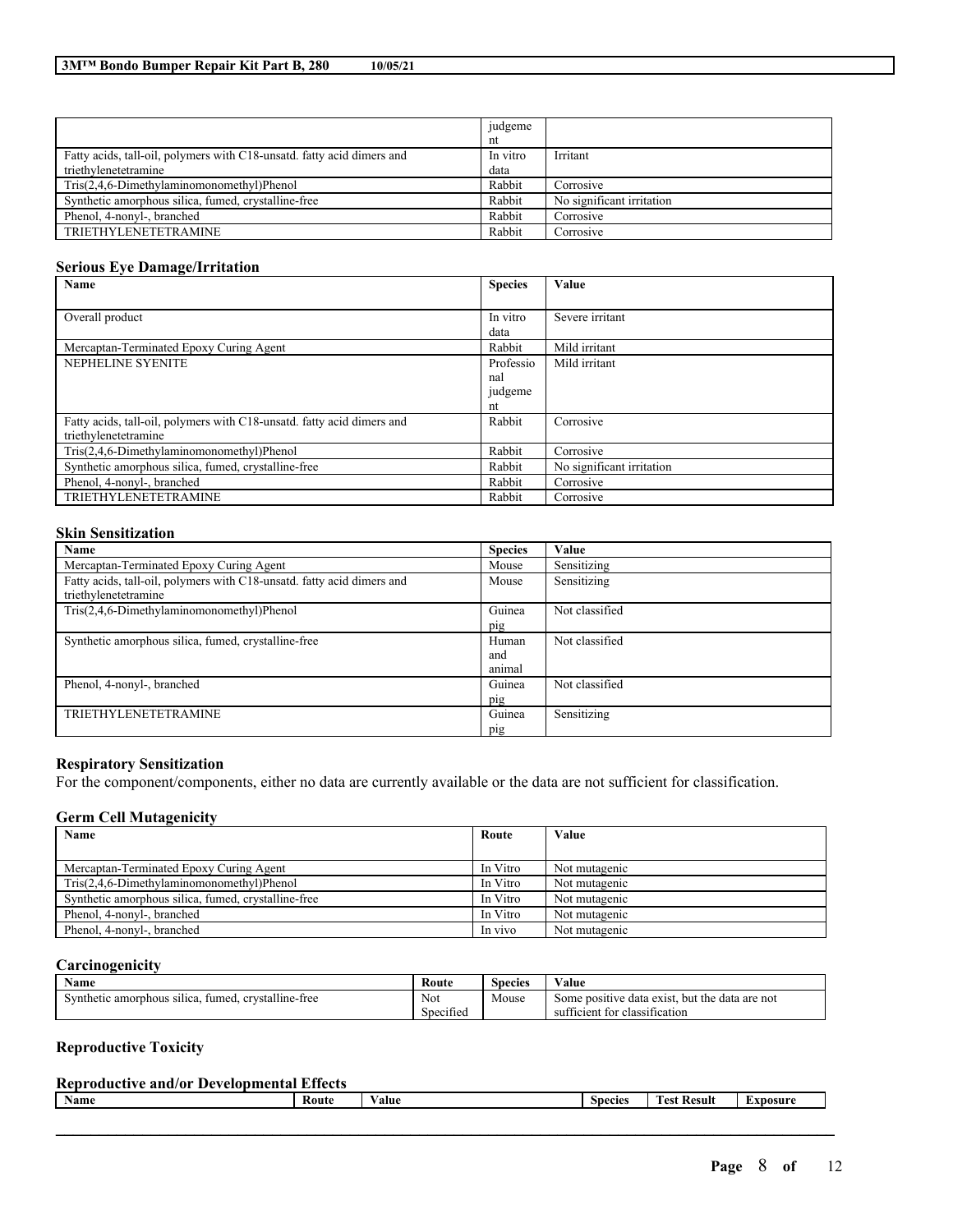|                                                        |           |                                        |                                |                                 | <b>Duration</b>             |
|--------------------------------------------------------|-----------|----------------------------------------|--------------------------------|---------------------------------|-----------------------------|
| Synthetic amorphous silica, fumed,<br>crystalline-free | Ingestion | Not classified for female reproduction | Rat                            | <b>NOAEL 509</b><br>mg/kg/day   | generation                  |
| Synthetic amorphous silica, fumed,<br>crystalline-free | Ingestion | Not classified for male reproduction   | Rat                            | <b>NOAEL 497</b><br>mg/kg/day   | generation                  |
| Synthetic amorphous silica, fumed,<br>crystalline-free | Ingestion | Not classified for development         | Rat                            | <b>NOAEL 1.350</b><br>mg/kg/day | during<br>organogenesi<br>S |
| Phenol, 4-nonyl-, branched                             | Ingestion | Not classified for male reproduction   | Rat                            | NOAEL 400<br>mg/kg/day          | 28 days                     |
| Phenol, 4-nonyl-, branched                             | Ingestion | Toxic to female reproduction           | official<br>classifica<br>tion | <b>NOAEL Not</b><br>available   |                             |
| Phenol, 4-nonyl-, branched                             | Ingestion | Toxic to development                   | official<br>classifica<br>tion | <b>NOAEL Not</b><br>available   |                             |

## **Lactation**

| vame                                                       | <b>Route</b><br>'alue<br><b>Species</b> |     |                                                                                                                       |
|------------------------------------------------------------|-----------------------------------------|-----|-----------------------------------------------------------------------------------------------------------------------|
| $\mathbf{L}$<br><sup>P</sup> heno.<br>l-nonvl-<br>branched | Ingestion                               | Rat | lactation<br>classifie<br>$\sim$ $\sim$<br>$\sim$<br><b>3719</b><br>N01.<br>ote<br>$+\sim$<br>~+<br>$\mathbf{U}$<br>ы |

# **Target Organ(s)**

## **Specific Target Organ Toxicity - single exposure**

| Name                   | Route      | Target Organ(s)        | Value                             | <b>Species</b> | <b>Test Result</b> | Exposure        |
|------------------------|------------|------------------------|-----------------------------------|----------------|--------------------|-----------------|
|                        |            |                        |                                   |                |                    | <b>Duration</b> |
| $Tris(2, 4, 6-$        | Inhalation | respiratory irritation | Some positive data exist, but the |                | <b>NOAEL Not</b>   |                 |
| Dimethylaminomonomethy |            |                        | data are not sufficient for       |                | available          |                 |
| 1)Phenol               |            |                        | classification                    |                |                    |                 |

## **Specific Target Organ Toxicity - repeated exposure**

| <b>Name</b>                                                | Route      | <b>Target Organ(s)</b>                                                                                                                                    | Value                                                                              | <b>Species</b> | <b>Test Result</b>            | <b>Exposure</b><br><b>Duration</b> |
|------------------------------------------------------------|------------|-----------------------------------------------------------------------------------------------------------------------------------------------------------|------------------------------------------------------------------------------------|----------------|-------------------------------|------------------------------------|
| Mercaptan-Terminated<br>Epoxy Curing Agent                 | Ingestion  | hematopoietic<br>system                                                                                                                                   | Some positive data exist, but the<br>data are not sufficient for<br>classification | Rat            | <b>NOAEL 75</b><br>mg/kg/day  | 90 days                            |
| Mercaptan-Terminated<br>Epoxy Curing Agent                 | Ingestion  | liver                                                                                                                                                     | Some positive data exist, but the<br>data are not sufficient for<br>classification | Rat            | <b>NOAEL 250</b><br>mg/kg/day | 90 days                            |
| Mercaptan-Terminated<br>Epoxy Curing Agent                 | Ingestion  | endocrine system  <br>heart   skin  <br>immune system  <br>nervous system<br>eyes   kidney and/or<br>bladder   respiratory<br>system   vascular<br>system | Not classified                                                                     | Rat            | NOAEL<br>1.000<br>mg/kg/day   | 90 days                            |
| $Tris(2, 4, 6 -$<br>Dimethylaminomonomethy<br>l)Phenol     | Dermal     | skin   liver   nervous<br>system   auditory<br>system  <br>hematopoietic<br>system   eyes                                                                 | Not classified                                                                     | Rat            | <b>NOAEL 125</b><br>mg/kg/day | 28 days                            |
| Synthetic amorphous<br>silica, fumed, crystalline-<br>free | Inhalation | respiratory system  <br>silicosis                                                                                                                         | Not classified                                                                     | Human          | NOAEL Not<br>available        | occupational<br>exposure           |
| Phenol, 4-nonyl-, branched                                 | Ingestion  | endocrine system  <br>hematopoietic<br>system   liver                                                                                                     | Not classified                                                                     | Rat            | <b>NOAEL 400</b><br>mg/kg/day | 28 days                            |
| Phenol, 4-nonyl-, branched                                 | Ingestion  | kidney and/or<br>bladder   heart  <br>bone, teeth, nails,<br>and/or hair  <br>immune system  <br>muscles   nervous                                        | Not classified                                                                     | Rat            | <b>NOAEL 150</b><br>mg/kg/day | 90 days                            |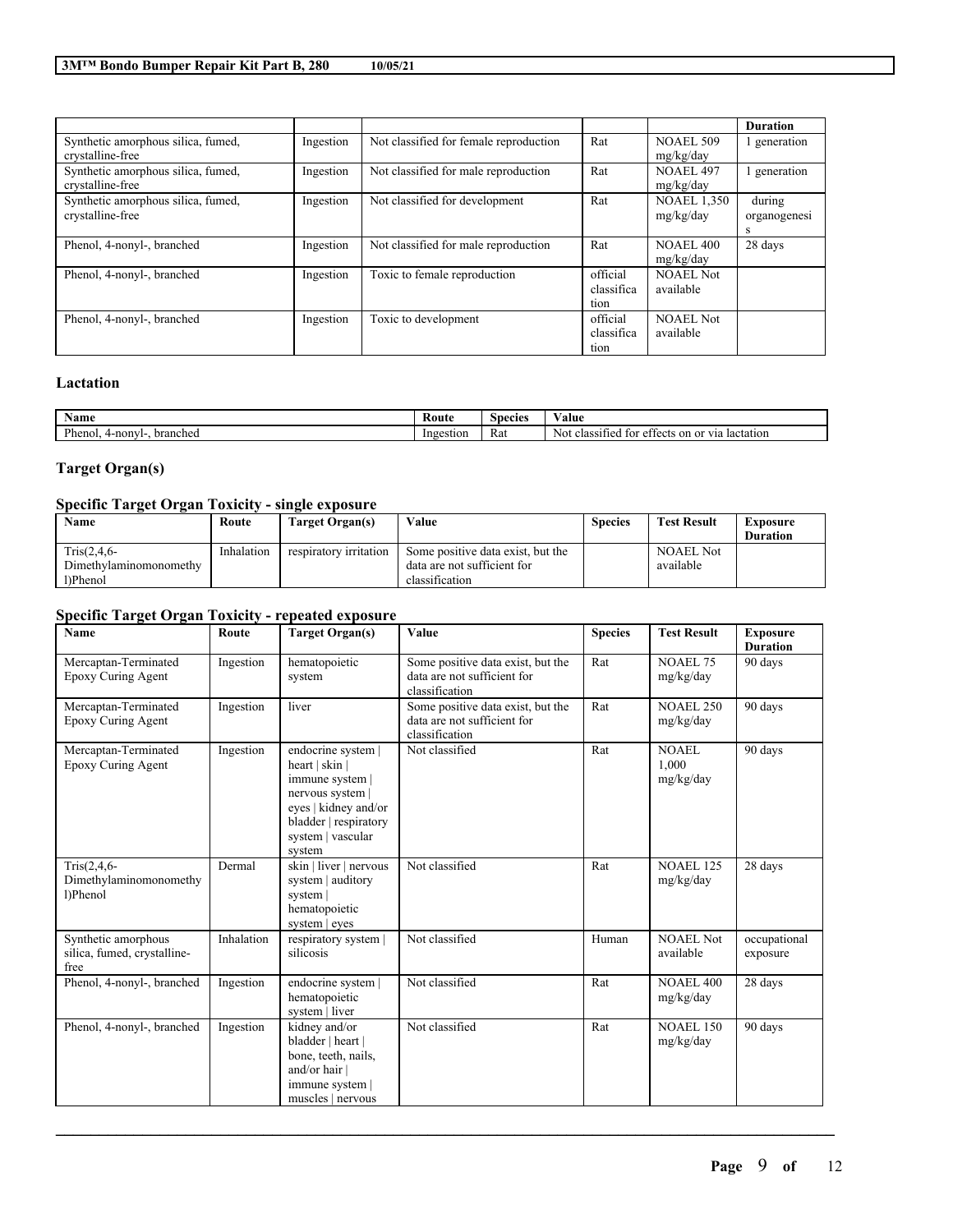|  | 3M™ Bondo Bumper Repair Kit Part B, 280 | 10/05/21 |
|--|-----------------------------------------|----------|
|--|-----------------------------------------|----------|

|  | system<br>respiratory<br>$\sim$ |  |  |
|--|---------------------------------|--|--|
|  | svstem                          |  |  |

#### **Aspiration Hazard**

For the component/components, either no data are currently available or the data are not sufficient for classification.

Please contact the address or phone number listed on the first page of the SDS for additional toxicological information **on this material and/or its components.**

## **SECTION 12: Ecological information**

#### **Ecotoxicological information**

Please contact the address or phone number listed on the first page of the SDS for additional ecotoxicological information on this material and/or its components.

#### **Chemical fate information**

Please contact the address or phone number listed on the first page of the SDS for additional chemical fate information on this material and/or its components.

## **SECTION 13: Disposal considerations**

#### **13.1. Disposal methods**

Dispose of contents/ container in accordance with the local/regional/national/international regulations.

Dispose of waste product in a permitted industrial waste facility. As a disposal alternative, incinerate in a permitted waste incineration facility. Proper destruction may require the use of additional fuel during incineration processes. Empty drums/barrels/containers used for transporting and handling hazardous chemicals (chemical substances/mixtures/preparations classified as Hazardous as per applicable regulations) shall be considered, stored, treated & disposed of as hazardous wastes unless otherwise defined by applicable waste regulations. Consult with the respective regulating authorities to determine the available treatment and disposal facilities.

 $\mathcal{L}_\mathcal{L} = \mathcal{L}_\mathcal{L} = \mathcal{L}_\mathcal{L} = \mathcal{L}_\mathcal{L} = \mathcal{L}_\mathcal{L} = \mathcal{L}_\mathcal{L} = \mathcal{L}_\mathcal{L} = \mathcal{L}_\mathcal{L} = \mathcal{L}_\mathcal{L} = \mathcal{L}_\mathcal{L} = \mathcal{L}_\mathcal{L} = \mathcal{L}_\mathcal{L} = \mathcal{L}_\mathcal{L} = \mathcal{L}_\mathcal{L} = \mathcal{L}_\mathcal{L} = \mathcal{L}_\mathcal{L} = \mathcal{L}_\mathcal{L}$ 

# **SECTION 14: Transport Information**

For Transport Information, please visit http://3M.com/Transportinfo or call 1-800-364-3577 or 651-737-6501.

## **SECTION 15: Regulatory information**

## **15.1. US Federal Regulations**

Contact 3M for more information.

## **EPCRA 311/312 Hazard Classifications:**

**Physical Hazards**

Not applicable

## **Health Hazards**

Hazard Not Otherwise Classified (HNOC)

Reproductive toxicity

Respiratory or Skin Sensitization

Serious eye damage or eye irritation

Skin Corrosion or Irritation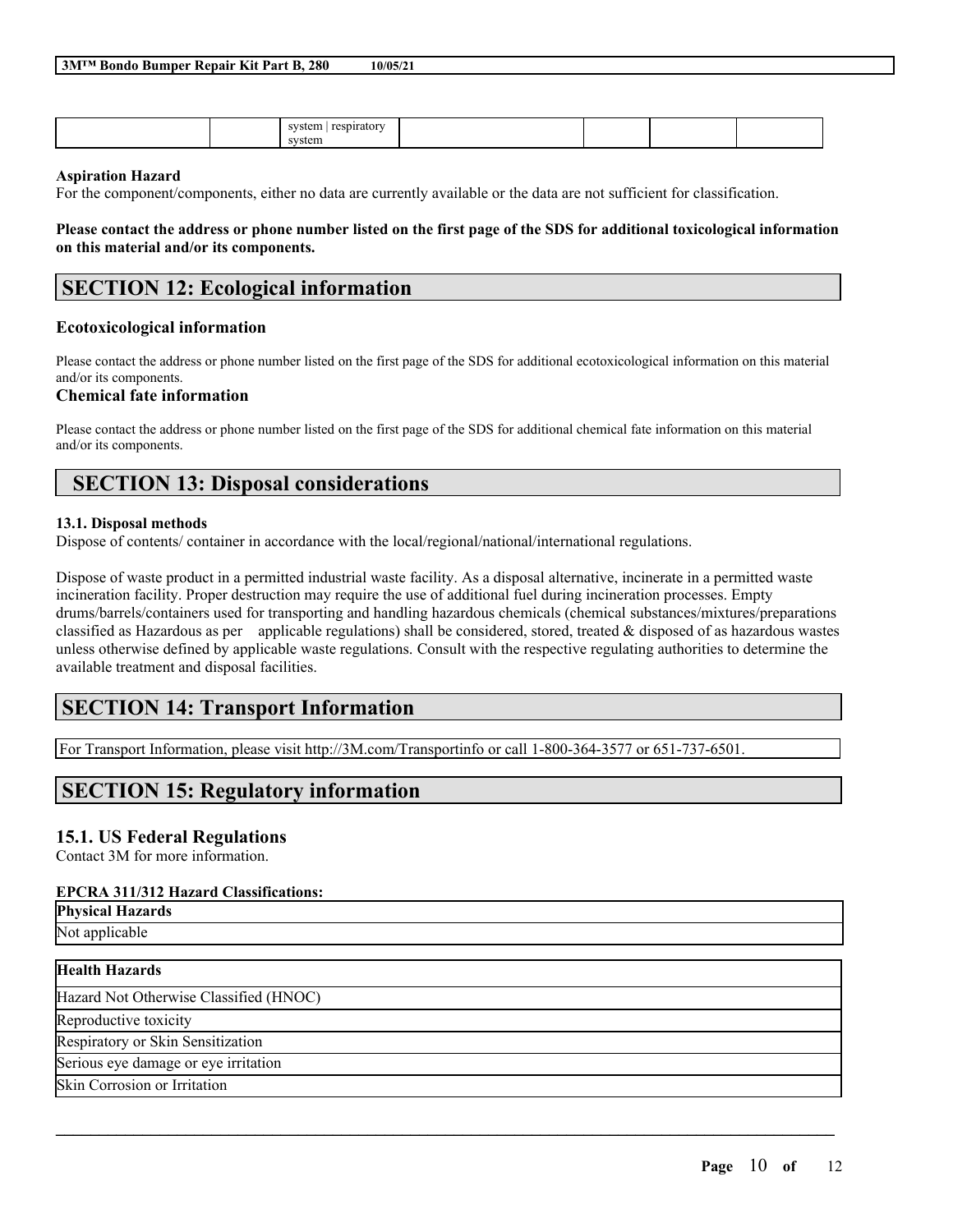Specific target organ toxicity (single or repeated exposure)

### Section 313 Toxic Chemicals subject to the reporting requirements of that section and 40 CFR part 372 (EPCRA):

| Ingredient                                    | <b>C.A.S. No</b> | $\%$ by Wt         |  |
|-----------------------------------------------|------------------|--------------------|--|
| Phenol, 4-nonyl-, branched                    | 84852-15-3       | Trade Secret 1 - 5 |  |
| Phenol, 4-nonyl-, branched (NONYLPHENOL AND   | 84852-15-3       | Trade Secret 1 - 5 |  |
| ITS ETHOXYLATES (NPE))                        |                  |                    |  |
| Phenol, 4-nonyl-, branched (Phenol, 4-nonyl-, | 84852-15-3       | Trade Secret 1 - 5 |  |
| branched)                                     |                  |                    |  |
| Phenol, 4-nonyl-, branched (p-Isononylphenol) | 84852-15-3       | Trade Secret 1 - 5 |  |

#### **This material contains a chemical which requires export notification under TSCA Section 12[b]:**

| Ingredient (Category if applicable)           | <b>C.A.S. No</b> | Regulation                             | <b>Status</b> |
|-----------------------------------------------|------------------|----------------------------------------|---------------|
| Phenol, 4-nonyl-, branched (Phenol, 4-nonyl-, | 84852-15-3       | Toxic Substances Control Act (TSCA) 5  | Proposed      |
| branched)                                     |                  | <b>SNUR</b> or Consent Order Chemicals |               |
| Phenol, 4-nonyl-, branched (Phenol, nonyl-)   | 84852-15-3       | Toxic Substances Control Act (TSCA) 5  | Proposed      |
|                                               |                  | <b>SNUR</b> or Consent Order Chemicals |               |
| Phenol, 4-nonyl-, branched                    | 84852-15-3       | Toxic Substances Control Act (TSCA) 5  | Proposed      |
|                                               |                  | <b>SNUR</b> or Consent Order Chemicals |               |
|                                               |                  |                                        |               |

#### **This material contains a chemical subject to a proposed EPA Significant New Use Rule (TSCA Section 5)**

| Ingredient (Category if applicable) | C.A.S. No  | Reference   |
|-------------------------------------|------------|-------------|
| Phenol, 4-nonyl-, branched          | 84852-15-3 | 79 FR 59186 |

### **15.2. State Regulations**

Contact 3M for more information.

## **15.3. Chemical Inventories**

The components of this product are in compliance with the chemical notification requirements of TSCA. All required components of this product are listed on the active portion of the TSCA Inventory.

Contact 3M for more information.

#### **15.4. International Regulations**

Contact 3M for more information.

**This SDS has been prepared to meet the U.S. OSHA Hazard Communication Standard, 29 CFR 1910.1200.**

## **SECTION 16: Other information**

#### **NFPA Hazard Classification**

**Health:** 3 **Flammability:** 1 **Instability:** 0 **Special Hazards:** None

National Fire Protection Association (NFPA) hazard ratings are designed for use by emergency response personnel to address the hazards that are presented by short-term, acute exposure to a material under conditions of fire, spill, or similar emergencies. Hazard ratings are primarily based on the inherent physical and toxic properties of the material but also include the toxic properties of combustion or decomposition products that are known to be generated in significant quantities.

| <b>Document Group:</b> | 24-4740-7 | <b>Version Number:</b>  | 4 04     |
|------------------------|-----------|-------------------------|----------|
| <b>Issue Date:</b>     | 10/05/21  | <b>Supercedes Date:</b> | 03/26/18 |